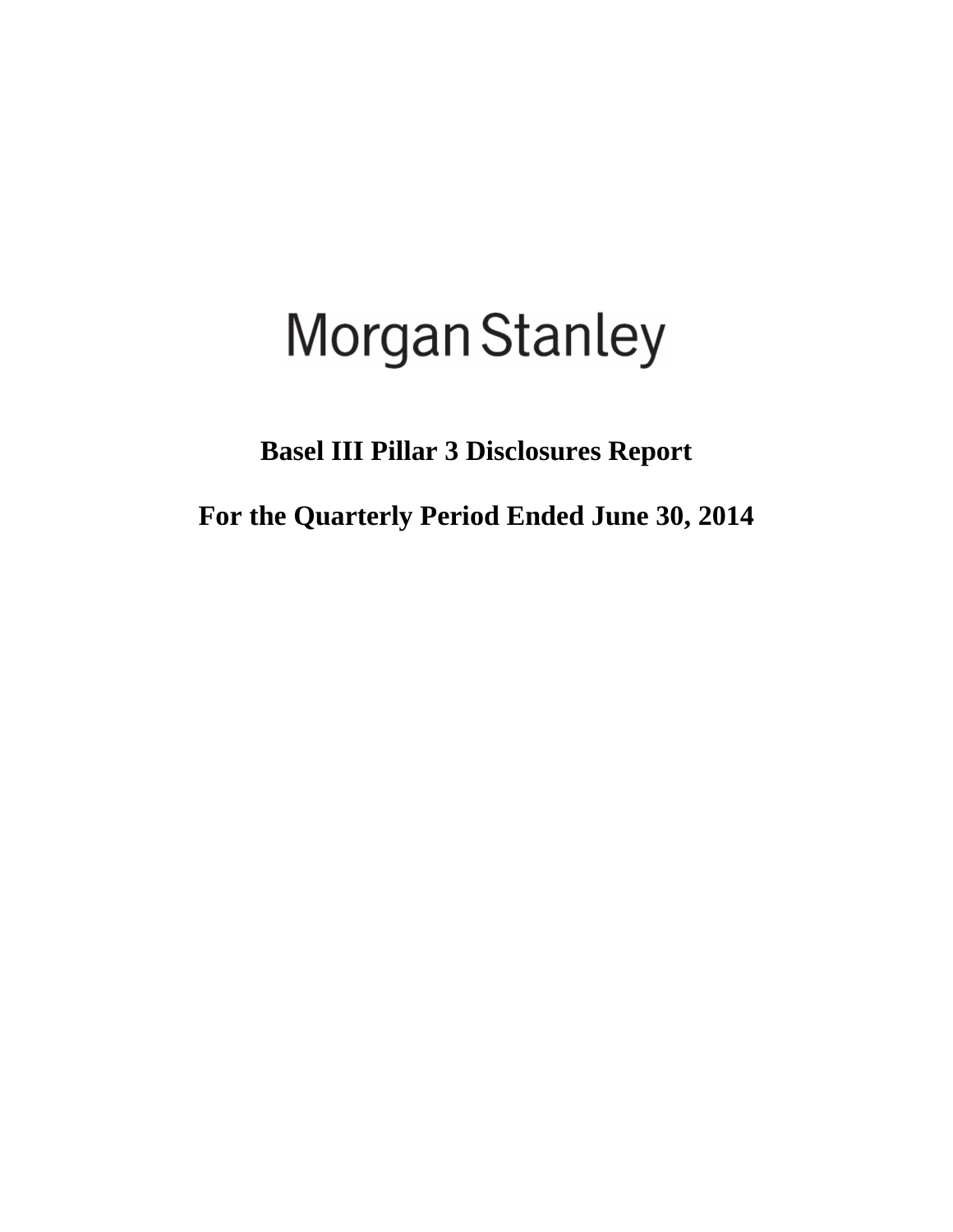## Morgan Stanley

### BASEL III PILLAR 3 DISCLOSURES REPORT

For the quarterly period ended June 30, 2014

|     | Table of Contents                                                                             | Page |
|-----|-----------------------------------------------------------------------------------------------|------|
| 1   |                                                                                               | 1    |
| 2   |                                                                                               | 1    |
| 3   |                                                                                               | 1    |
| 4   |                                                                                               | 2    |
| 5   |                                                                                               | 3    |
| 5.1 |                                                                                               | 3    |
| 5.2 |                                                                                               | 5    |
| 5.3 |                                                                                               | 6    |
| 5.4 | General Disclosure for Wholesale Counterparty Credit Risk of Derivative Contracts, Repo-Style |      |
|     |                                                                                               | 9    |
| 5.5 |                                                                                               | 12   |
| 6   |                                                                                               | 13   |
| 6.1 |                                                                                               | 14   |
| 6.2 |                                                                                               | 15   |
| 6.3 |                                                                                               | 15   |
| 6.4 |                                                                                               | 17   |
| 7   |                                                                                               | 18   |
| 8   |                                                                                               | 18   |
| 9   |                                                                                               | 19   |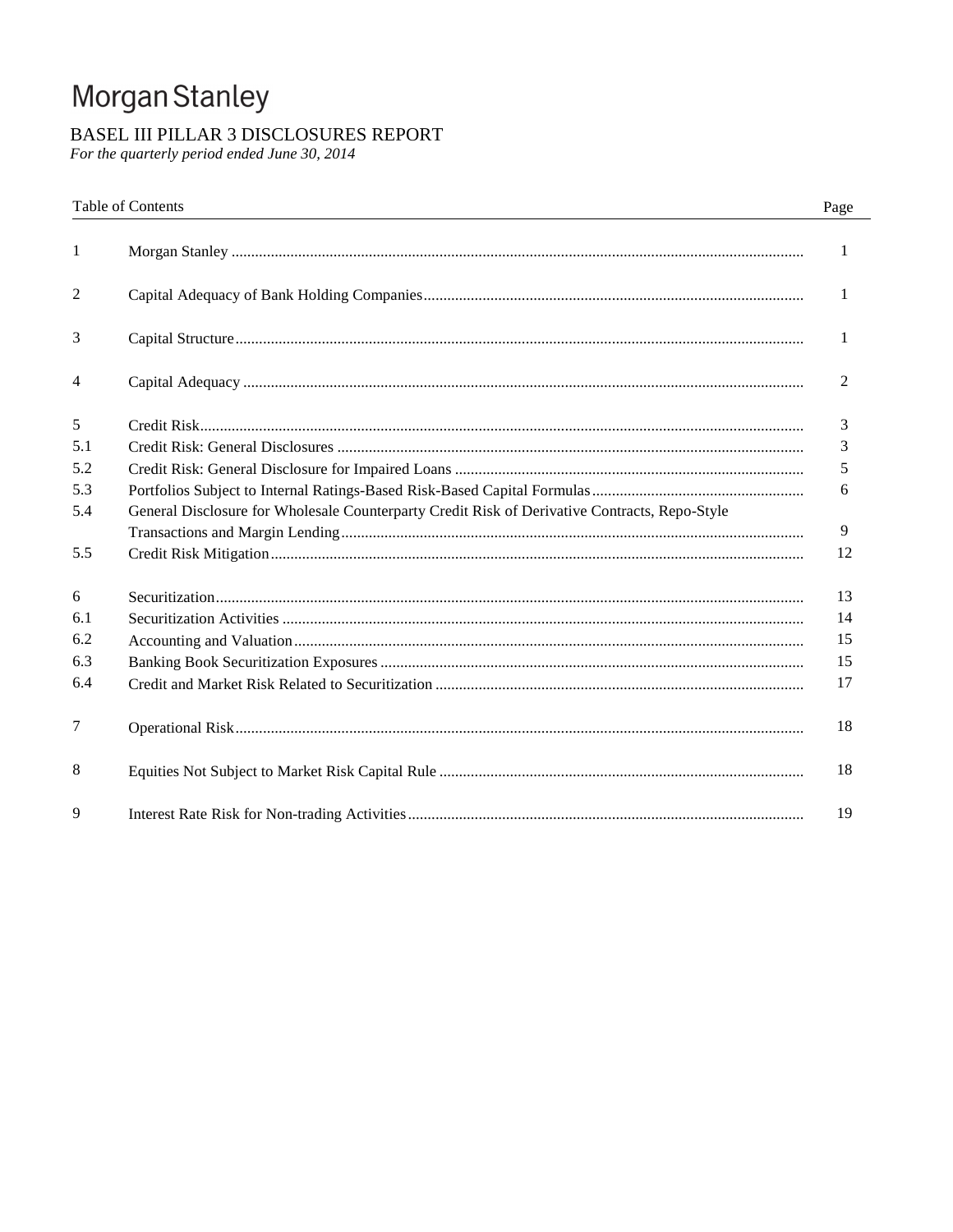#### **1 Morgan Stanley**

Morgan Stanley is a global financial services firm that, through its subsidiaries and affiliates, provides its products and services to a large and diversified group of clients and customers, including corporations, governments, financial institutions and individuals. Morgan Stanley was originally incorporated under the laws of the State of Delaware in 1981, and its predecessor companies date back to 1924. The Company is a financial holding company regulated by the Board of Governors of the Federal Reserve System (the "Federal Reserve") under the Bank Holding Company Act of 1956, as amended (the "BHC Act"). The Company conducts its business from its headquarters in and around New York City, its regional offices and branches throughout the United States of America ("U.S.") and its principal offices in London, Tokyo, Hong Kong and other world financial centers. At June 30, 2014, the Company had 56,142 employees worldwide. Unless the context otherwise requires, the terms "Morgan Stanley" or the "Company" mean Morgan Stanley (the "Parent") together with its consolidated subsidiaries. The basis of consolidation for accounting and regulatory purposes is materially the same. The Federal Reserve establishes capital requirements for the Company, including well-capitalized standards, and evaluates the Company's compliance with such capital requirements. The Office of the Comptroller of the Currency ("OCC") establishes similar capital requirements and standards for Morgan Stanley Bank, N.A. and Morgan Stanley Private Bank, National Association ("U.S. Banks"). The Company's insurance subsidiaries surplus capital included in the total capital of the consolidated group was \$23 million at June 30, 2014.

#### **2 Capital Adequacy of Bank Holding Companies**

In December 2010, the Basel Committee on Banking Supervision ("Basel Committee") established a new risk-based capital, leverage ratio and liquidity framework, known as "Basel III." In July 2013, the U.S. banking regulators issued a final rule to implement many aspects of Basel III ("U.S. Basel III"). Although the Company and its U.S. Banks became subject to U.S. Basel III beginning on January 1, 2014, certain requirements of U.S. Basel III will be phased in over several years. On February 21, 2014, the Federal Reserve and the OCC approved the Company's and its U.S. Banks' completion of the parallel run process for an advanced internal ratings-based approach for calculating credit risk-weighted assets ("RWAs") and advanced measurement approaches for calculating operational RWAs, as supplemented by advanced market RWAs calculated under Basel III (the "Advanced Approach") framework. For a further discussion of the regulatory capital framework applicable to the Company, see "Management's Discussion and Analysis of Financial Condition and Results of Operations ("MD&A")—Liquidity and Capital Resources—Regulatory Requirements" in Part I, Item 2 of the Company's Quarterly Report on Form 10-Q for the quarter ended June 30, 2014 ("Form 10-Q").

U.S. Basel III requires banking organizations that calculate risk-based capital ratios using the Advanced Approach ("Advanced Approach banking organizations"), including the Company, to make qualitative and quantitative disclosures regarding their capital and RWAs on a quarterly basis ("Pillar 3 Disclosures"). This report contains the Company's Pillar 3 Disclosures for its credit risk and operational risk for the quarter ended June 30, 2014, in accordance with the U.S. Basel III, 12 C.F.R. § 217.171-173.

The Company's Pillar 3 Disclosures are not required to be, and have not been, audited by the Company's independent registered public accounting firm. The Company's Pillar 3 Disclosures were based on its current understanding of U.S. Basel III and other factors, which may be subject to change as the Company receives additional clarification and implementation guidance from regulators relating to U.S. Basel III, and as the interpretation of the final rule evolves over time. Some measures of exposures contained in this report may not be consistent with accounting principles generally accepted in the United States of America ("U.S. GAAP"), and may not be comparable with measures reported in the Company's Annual Report on Form 10-K for the year ended December 31, 2013 ("Form 10-K") and the Form 10-Q.

#### **3 Capital Structure**

The Company has issued a variety of capital instruments to meet its regulatory capital requirements and to maintain a strong capital base. These capital instruments include common stock that qualifies as Common Equity Tier 1 capital, noncumulative perpetual preferred stock that qualifies as Additional Tier 1 capital and subordinated debt that qualifies as Tier 2 capital, each under U.S. Basel III. For a discussion of the Company's capital instruments, see Note 9 (Long-Term Borrowings and Other Secured Financings) and Note 13 (Total Equity) to the condensed consolidated financial statements in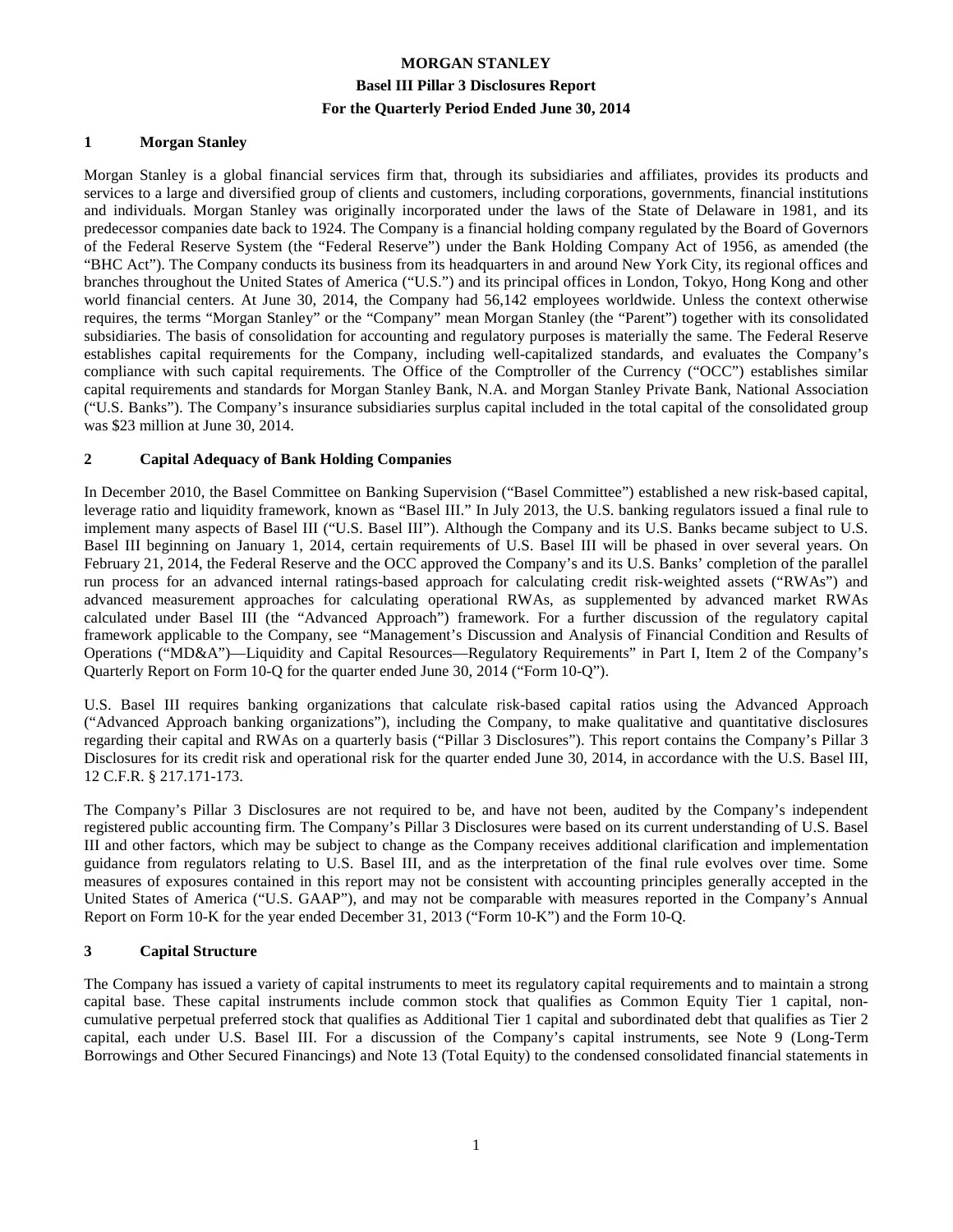#### **Basel III Pillar 3 Disclosures Report**

#### **For the Quarterly Period Ended June 30, 2014**

Part I, Item 1 as well as "MD&A—Liquidity and Capital Resources—Capital Management" in Part I, Item 2 of the Form 10- $Q<sup>1</sup>$ 

#### **4 Capital Adequacy**

 $\overline{a}$ 

Capital strength is fundamental to the Company's operation as a credible and viable market participant. To assess the amount of capital necessary to support the Company's current and prospective risk profile, which ultimately informs the Company's capital distribution capacity, the Company determines its overall capital requirement under normal and stressed operating environments, both on a current and forward-looking basis. For a further discussion on the Company's required capital framework, see "MD&A—Liquidity and Capital Resources—Regulatory Requirements—Required Capital" in Part I, Item 2 of the Form 10-Q.

The following table represents components of the Company's RWAs in accordance with the Advanced Approach, subject to transitional provisions:

| Risk-weighted assets by U.S. Basel III exposure class | At June 30, 2014      |
|-------------------------------------------------------|-----------------------|
|                                                       | (dollars in millions) |
| <b>Credit risk:</b>                                   |                       |
|                                                       | 99,730                |
| Retail exposures:                                     |                       |
|                                                       | 534                   |
|                                                       |                       |
|                                                       | 4,619                 |
| Securitization exposures:                             |                       |
|                                                       | 3,421                 |
|                                                       | 1,586                 |
|                                                       | 117                   |
|                                                       | 4,664                 |
| Equity exposures:                                     |                       |
|                                                       | 20,209                |
|                                                       | 5,472                 |
|                                                       | 22,715                |
|                                                       | 19,314                |
|                                                       | 182,381               |
|                                                       | 126,800               |
|                                                       | 108,873               |
|                                                       | 418,054               |

 $\overline{\phantom{a}}$  , where  $\overline{\phantom{a}}$ (1) Amount reflects assets not in a defined category of \$19,703 million, non-material portfolios of exposures of \$2,271 million and unsettled transactions of \$741 million.

(2) For a further discussion of the Company's market RWAs, see "Market Risk Capital Charge and RWAs" in Part II, Section 2.1 of the Market Risk Capital Disclosures Report for the quarter ended June 30, 2014 ("Market Risk Capital Disclosures Report").

<sup>1</sup> Regulatory requirements, including capital requirements and certain covenants contained in various agreements governing indebtedness of the Company may restrict the Company's ability to access capital from its subsidiaries. For discussions of restrictions and other major impediments to transfer of funds or capital, see "Risk Factors—Liquidity and Funding Risk" in Part I, Item 1A and Note 14 (Regulatory Requirements) to the consolidated financial statements in Part II, Item 8 of the Form 10-K. For further information on the Company's capital structure in accordance with U.S. Basel III, see "MD&A—Liquidity and Capital Resources—Regulatory Requirements" in Part I, Item 2 of the Form 10-Q.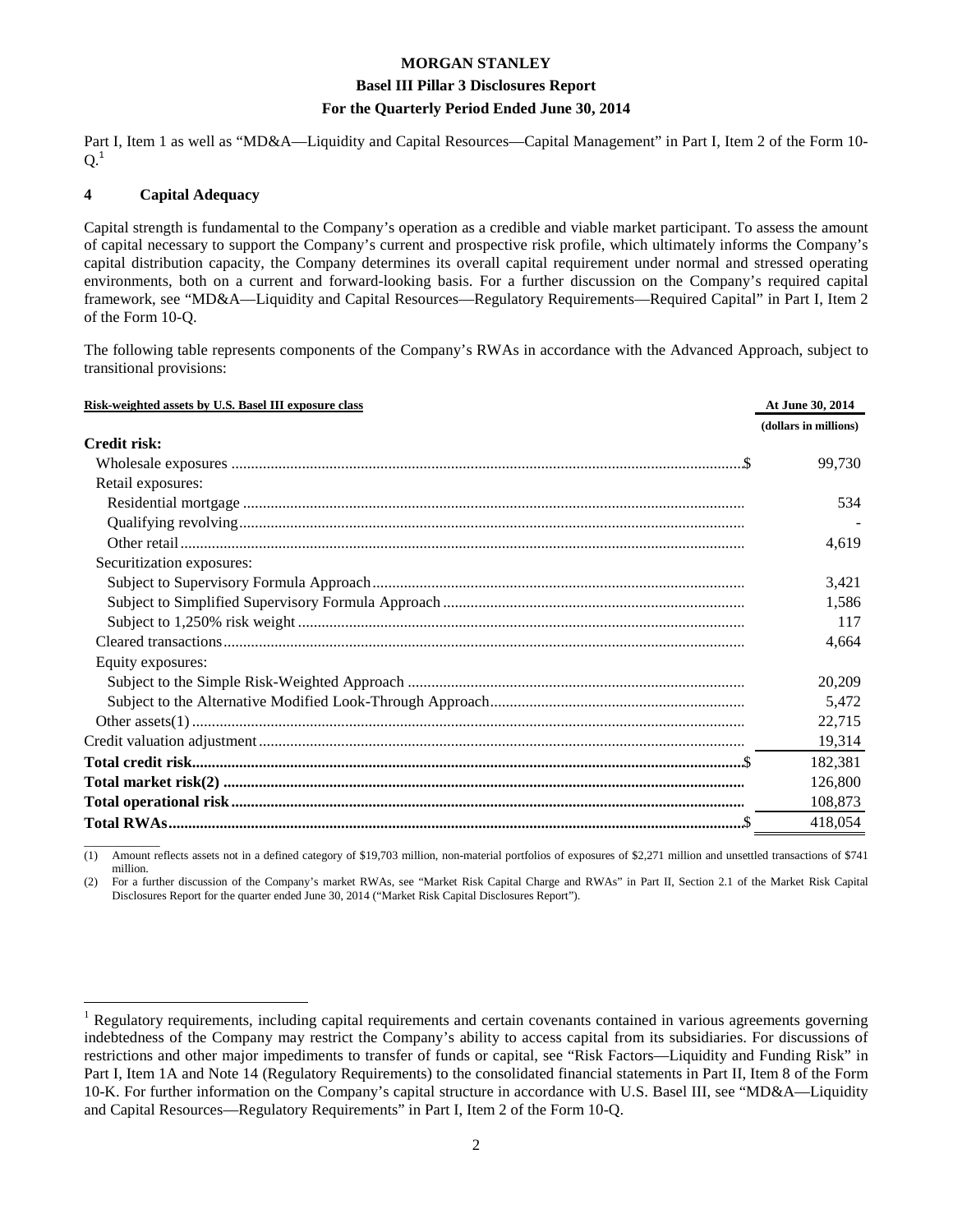#### **Basel III Pillar 3 Disclosures Report**

#### **For the Quarterly Period Ended June 30, 2014**

The following table represents the capital ratios for the Company and the Company's U.S. Banks at June 30, 2014. Each ratio represents the lower of the Company's risk-based capital ratios (on a transitional basis) calculated using a U.S. Basel III transitional numerator and RWAs computed under U.S. Basel I as supplemented by Basel 2.5 and under the Advanced Approach. At June 30, 2014, the Company's risk-based capital ratios were lower under the Advanced Approach transitional rules; however, the risk-based capital ratios for the Company's U.S. Banks were lower under U.S. Basel I as supplemented by Basel 2.5.

|                       |                                              | At June 30, 2014     |                                          |
|-----------------------|----------------------------------------------|----------------------|------------------------------------------|
| <b>Capital ratios</b> | <b>Common Equity</b><br>Tier 1 capital ratio | Tier 1 capital ratio | <b>Total risk-based</b><br>capital ratio |
|                       | 13.9%                                        | 15.4%                | 17.4%                                    |
|                       | 13.0%                                        | 13.0%                | 14.8%                                    |
|                       | 22.0%                                        | 22.0%                | 22.1%                                    |

 $\overline{\phantom{a}}$  , where  $\overline{\phantom{a}}$ (1) At June 30, 2014, ratios calculated using a U.S. Basel III transitional numerator and RWAs computed under the Advanced Approach were as follows: Morgan Stanley Bank, N.A.: Common Equity Tier 1 capital ratio: 24.3%; Tier 1 capital ratio: 24.3% and Total risk-based capital ratio: 27.7%; and Morgan Stanley Private Bank, National Association: Common Equity Tier 1 capital ratio: 41.6%; Tier 1 capital ratio: 41.6% and Total risk-based capital ratio: 41.6%.

#### Risk Management Objectives, Structure and Policies

For a discussion of the Company's risk management objectives, structure and policies, including its risk management strategies and processes, the structure and organization of its risk management function, the scope and nature of its risk reporting and measurement systems, and its policies for hedging and mitigating risk and strategies and processes for monitoring the continuing effectiveness of hedges and mitigants, see "Quantitative and Qualitative Disclosures about Market Risk—Risk Management" in Part II, Item 7A of the Form 10-K.

#### **5 Credit Risk**

#### **5.1 Credit Risk: General Disclosures**

Credit risk refers to the risk of loss arising when a borrower, counterparty or issuer does not meet its financial obligations. The Company primarily incurs credit risk exposure to institutions and individual investors mainly through the Institutional Securities and Wealth Management business segments. For a further discussion of the Company's credit risk and credit risk management framework, see "Quantitative and Qualitative Disclosures about Market Risk—Risk Management—Credit Risk" in Part II, Item 7A of the Form 10-K and "Quantitative and Qualitative Disclosures about Market Risk—Credit Risk" in Part I, Item 3 of the Form 10-Q. For a discussion of the Company's risk governance structure, see "Quantitative and Qualitative Disclosures about Market Risk—Risk Management—Risk Governance Structure" in Part II, Item 7A of the Form  $10-K$ .

The following tables present certain of the Company's on- and off-balance sheet positions for which the Company is subject to credit risk exposure. These amounts do not include the effects of certain credit risk mitigation techniques (*e.g.*, collateral and netting not permitted under U.S. GAAP), equity investments or liability positions that also would be subject to credit risk capital calculations, and amounts related to items that are deducted from regulatory capital.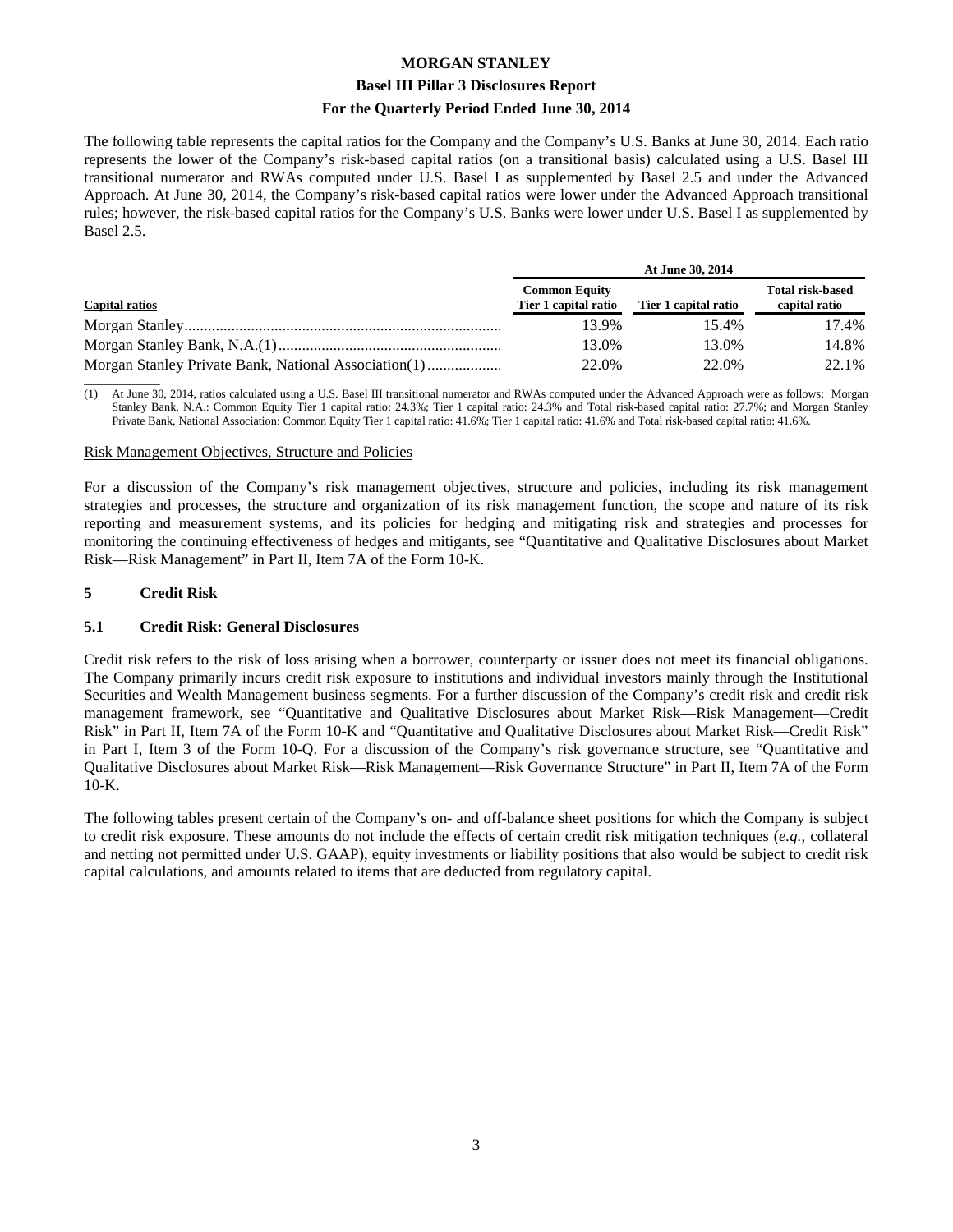#### **Basel III Pillar 3 Disclosures Report**

#### **For the Quarterly Period Ended June 30, 2014**

The following tables are presented on a U.S. GAAP basis and reflect amounts by product type, region (based on the legal domicile of the counterparty), counterparty and contractual maturity.

#### *Credit Risk Exposures by Exposure Category and Geographic Region*

|                                         | At June 30, 2014 |                                             |                       |                |              |                                |  |
|-----------------------------------------|------------------|---------------------------------------------|-----------------------|----------------|--------------|--------------------------------|--|
| <b>Product Type</b>                     | Americas         | Europe,<br><b>Middle East</b><br>and Africa | <b>Asia-Pacific</b>   | <b>Netting</b> | <b>Total</b> | <b>Ouarterly</b><br>Average(1) |  |
|                                         |                  |                                             | (dollars in millions) |                |              |                                |  |
|                                         | 46,170 \$        | 23,036 \$                                   | 12,320 \$             | - \$           | 81,526 \$    | 89,639                         |  |
|                                         | 155.084          | 421.430                                     | 26.259                | (570, 807)     | 31.966       | 29,665                         |  |
|                                         | 65,128           | 297                                         | 30                    |                | 65,455       | 62,159                         |  |
| Securities financing transactions(3)(4) | 208,037          | 61,264                                      | 46.679                | (59, 558)      | 256.422      | 261,923                        |  |
|                                         | 83,014           | 8.374                                       | 3.457                 |                | 94.845       | 90,400                         |  |
|                                         | 14,942           | 11,882                                      | 8,824                 |                | 35.648       | 40,185                         |  |
|                                         | 572,375 \$       | 526,283 \$                                  | 97.569 \$             | $(630.365)$ \$ | 565,862 \$   | 573,971                        |  |
|                                         | 80,636 \$        | 54,483 \$                                   | 23,315 \$             | - \$           | 158.434 \$   | 165,975                        |  |
|                                         | 8,658            | 224                                         |                       |                | 8.882        | 8,947                          |  |
|                                         | 89,294 \$        | 54,707\$                                    | 23.315 \$             | - \$           | 167.316 \$   | 174,922                        |  |

#### *Distribution of Exposures by Exposure Category and Counterparty or Industry Type*

|                                            | At June 30, 2014 |            |                            |           |                 |              |  |  |
|--------------------------------------------|------------------|------------|----------------------------|-----------|-----------------|--------------|--|--|
|                                            |                  | Wholesale  |                            |           |                 |              |  |  |
| <b>Product Type</b>                        | Bank(9)          | Sovereign  | Corporate<br>and Other(10) | Retail    | <b>Netting</b>  | <b>Total</b> |  |  |
|                                            |                  |            | (dollars in millions)      |           |                 |              |  |  |
|                                            | 43,357 \$        | 20,563 \$  | 17,606 \$                  | - \$      | - \$            | 81,526       |  |  |
| Derivative and other contracts(3)          | 255,062          | 11,558     | 336,153                    |           | (570, 807)      | 31,966       |  |  |
|                                            |                  | 57,296     | 8.159                      |           |                 | 65,455       |  |  |
| Securities financing transactions $(3)(4)$ | 41.166           | 23.648     | 251,166                    |           | (59, 558)       | 256,422      |  |  |
|                                            |                  |            | 44.661                     | 50.184    |                 | 94,845       |  |  |
|                                            |                  |            | 35,648                     |           |                 | 35,648       |  |  |
|                                            | 339,585 \$       | 113,065 \$ | 693,393 \$                 | 50,184 \$ | $(630, 365)$ \$ | 565,862      |  |  |
|                                            | 31.877 \$        | 230 \$     | 123,039 \$                 | 3,288 \$  | - \$            | 158,434      |  |  |
|                                            | 2                |            | 8,880                      |           |                 | 8,882        |  |  |
|                                            | 31,879 \$        | 230 \$     | 131.919 \$                 | 3,288 \$  | - \$            | 167,316      |  |  |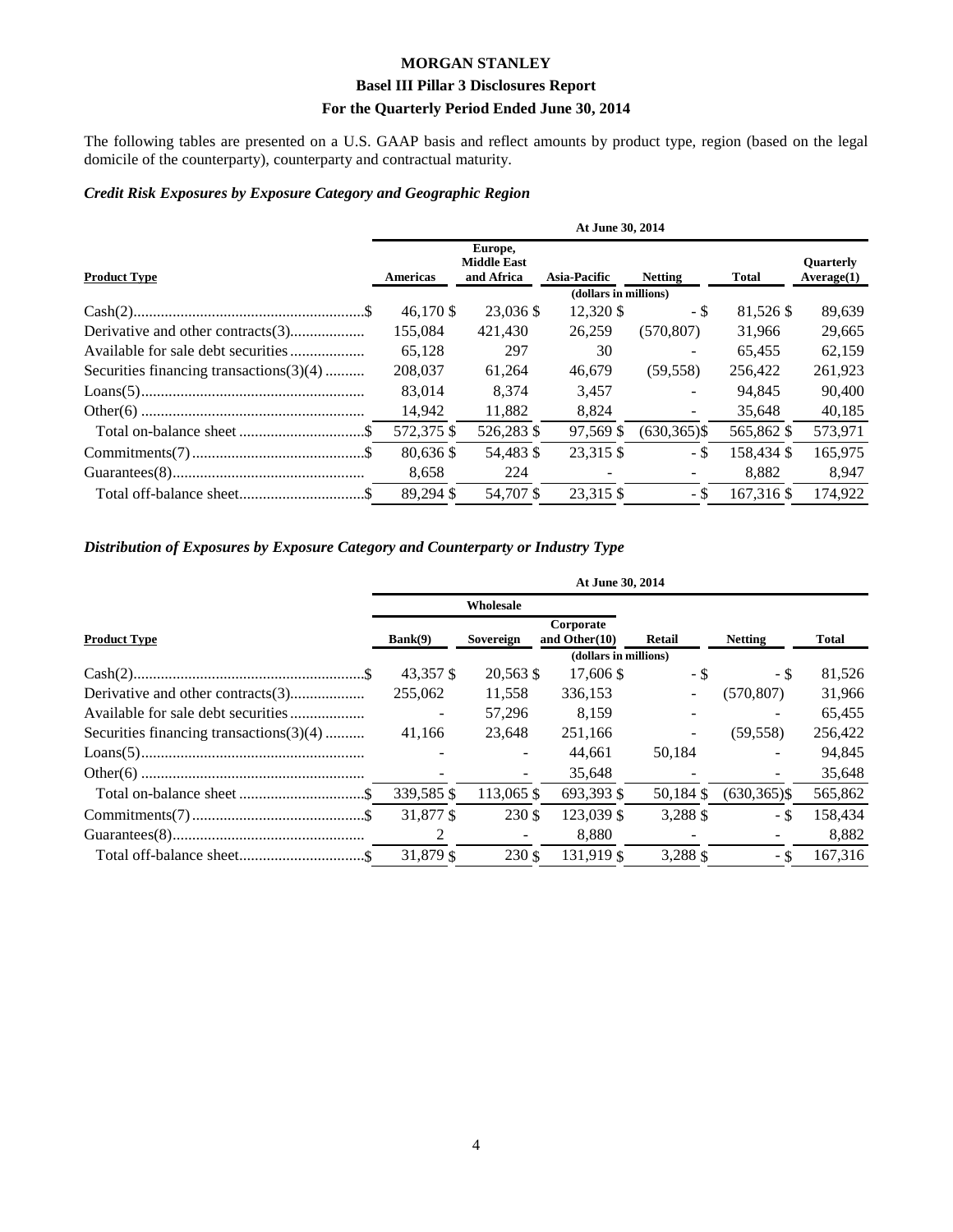#### **Basel III Pillar 3 Disclosures Report**

#### **For the Quarterly Period Ended June 30, 2014**

#### *Remaining Contractual Maturity Breakdown by Exposure Category*

|                     | At June 30, 2014      |                          |            |                 |         |  |  |
|---------------------|-----------------------|--------------------------|------------|-----------------|---------|--|--|
|                     |                       | <b>Years to Maturity</b> |            |                 |         |  |  |
| <b>Product Type</b> | Less<br>than 1        | $1-5$                    | Over 5     | <b>Netting</b>  | Total   |  |  |
|                     | (dollars in millions) |                          |            |                 |         |  |  |
|                     | 81,526 \$             | - \$                     | - \$       | - \$            | 81,526  |  |  |
|                     | 77.728                | 202,574                  | 322,471    | (570, 807)      | 31,966  |  |  |
|                     | 169                   | 39.792                   | 25.494     |                 | 65,455  |  |  |
|                     | 314.294               | 1.686                    |            | (59, 558)       | 256,422 |  |  |
|                     | 51,170                | 24,101                   | 19.574     |                 | 94,845  |  |  |
|                     | 21,299                | 5,928                    | 8,421      |                 | 35,648  |  |  |
|                     | 546,186 \$            | 274,081 \$               | 375,960 \$ | $(630, 365)$ \$ | 565,862 |  |  |
|                     | 82.734 \$             | 70.214 \$                | 5.486 \$   | - \$            | 158,434 |  |  |
|                     | 2,872                 | 281                      | 5.729      |                 | 8,882   |  |  |
|                     | 85,606 \$             | 70.495 \$                | 11,215 \$  | - \$            | 167.316 |  |  |

(1) Average balances are calculated based on month-end balances or, where month-end balances are unavailable, quarter-end balances.

(2) Amounts include Cash and due from banks, Interest bearing deposits with banks, and Cash deposited with clearing organizations or segregated under federal and other regulations or requirements, and exclude money market funds.

(3) At June 30, 2014, the amounts related to master netting agreements and collateral agreements, which have been determined by the Company to be legally enforceable in the event of default but where certain other criteria are not met in accordance with applicable offsetting accounting guidance were \$6,942 million for derivative and other contracts (bilateral, cleared and exchange-traded) and \$239,900 million for Securities financing transactions. For further discussions on master netting agreements and collateral agreements, see Note 6 (Collateralized Transactions) and Note 10 (Derivative Instruments and Hedging Activities) to the condensed consolidated financial statements in Part I, Item 1 of the Form 10-Q.

(4) Amounts reflect Federal funds sold and securities purchased under agreements to resell and Securities borrowed.<br>(5) Amounts reflect loans held for investment, loans held for sale and banking book loans designated at fa

(5) Amounts reflect loans held for investment, loans held for sale and banking book loans designated at fair value, as well as margin lending and employee loans.

(6) Amounts primarily reflect Customer receivables and Premises, equipment and software costs.

(7) Amounts reflect Lending commitments and Forward starting reverse repurchase agreements and securities borrowing agreements.

(8) Amounts reflect Standby letters of credit and other financial guarantees issued and Liquidity facilities. For further discussions on the Company's guarantees, see Note 11 (Commitments, Guarantees and Contingencies) to the condensed consolidated financial statements in Part I, Item 1 of the Form 10-Q.

Bank counterparties primarily include banks and depository institutions.

 $\overline{\phantom{a}}$  , where  $\overline{\phantom{a}}$ 

(10) Corporate and Other counterparties include exchanges and clearing houses.

#### **5.2 Credit Risk: General Disclosure for Impaired Loans**

The Company provides loans or lending commitments within the Institutional Securities and the Wealth Management business segments. The Company accounts for loans based on the following categories: loans held for investment, loans held for sale and loans at fair value. An allowance for loan losses is estimated for inherent losses in the portfolio of loans held for investment as well as for probable losses related to held for investment loans identified for impairment. For a further discussion of the Company's credit risks, see "Quantitative and Qualitative Disclosures about Market Risk—Risk Management—Credit Risk" in Part II, Item 7A of the Form 10-K. For a discussion of the Company's allowance for loan losses, impaired loans, reconciliation of changes in allowance for loan losses, credit quality indicators, determination of past due or delinquency status, placing of loans on nonaccrual status, returning of loans to accrual status, identification of impaired loans for financial accounting purposes, methodology for estimating its allowance for loan losses, and charge-offs of uncollectible amounts, see Note 2 (Significant Accounting Policies) and Note 8 (Financing Receivables and Allowance for Credit Losses) to the consolidated financial statements in Part II, Item 8 of the Form 10-K and Note 8 (Financing Receivables and Allowance for Credit Losses) to the condensed consolidated financial statements in Part I, Item 1 of the Form 10-Q.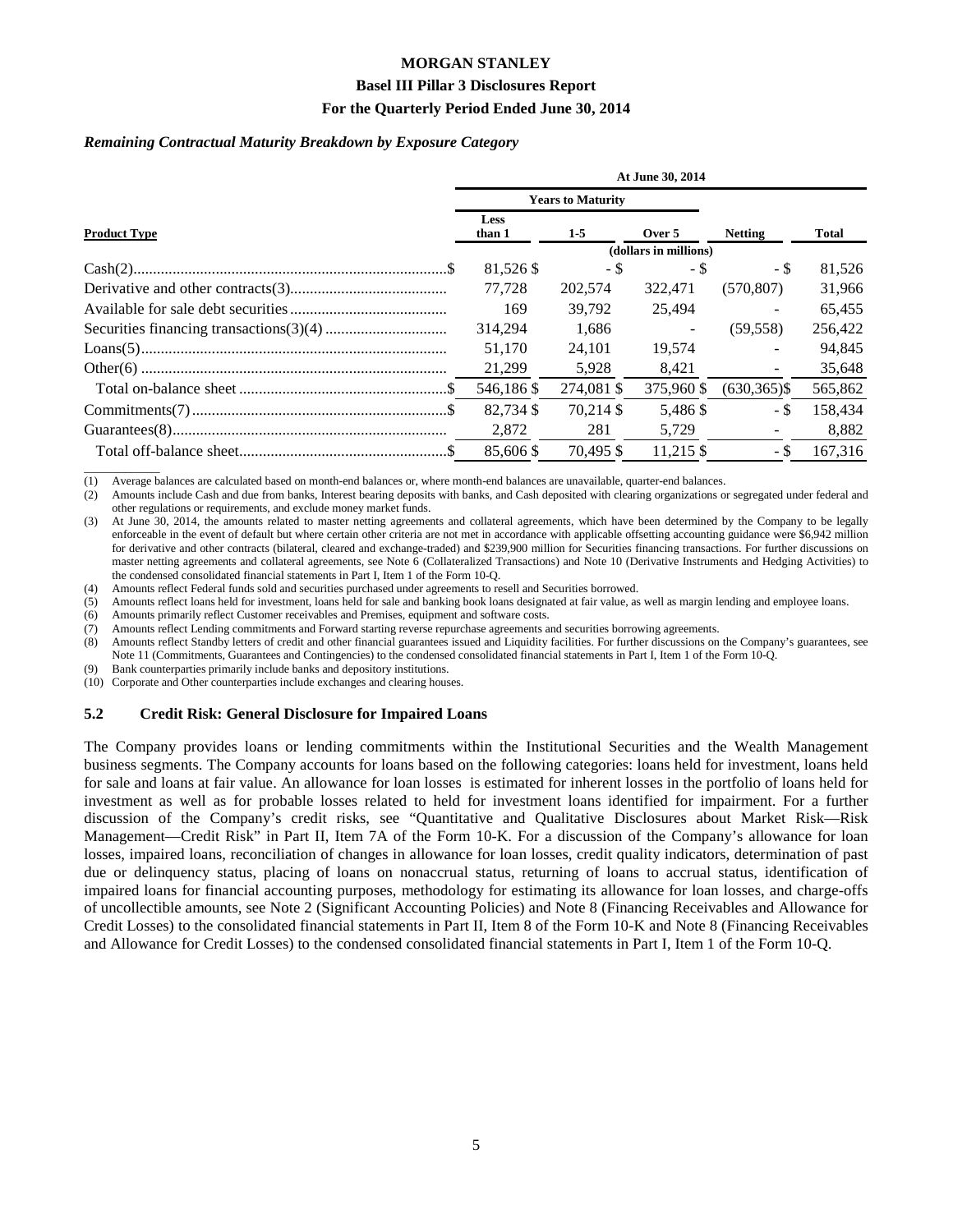#### **Basel III Pillar 3 Disclosures Report**

#### **For the Quarterly Period Ended June 30, 2014**

The following tables are presented on a U.S. GAAP basis and reflect details on impaired and past due loans along with allowances and charge-offs for the Company's loans held for investment. The tables also include loans held for sale and loans held in the banking book designated at fair value.

|                                               | At June 30, 2014 |           |                              |               |       |  |
|-----------------------------------------------|------------------|-----------|------------------------------|---------------|-------|--|
|                                               | Bank(1)          | Sovereign | Corporate<br>and Other $(2)$ | <b>Retail</b> | Total |  |
|                                               |                  |           | (dollars in millions)        |               |       |  |
|                                               | - \$             | - \$      | 58                           | - \$          |       |  |
|                                               |                  |           | 6                            | 10            | 16    |  |
|                                               |                  |           | 25                           | 12            | 37    |  |
|                                               |                  |           |                              |               |       |  |
|                                               |                  |           | 130                          | 8             | 138.  |  |
| Charge-offs in six months ended June 30, 2014 |                  |           |                              |               |       |  |

 $\overline{\phantom{a}}$  , where  $\overline{\phantom{a}}$ (1) Bank counterparties primarily include banks and depository institutions.

(2) Corporate and Other counterparties include exchanges and clearing houses.<br>
(3) At June 30, 2014, no allowance was outstanding for these loans as the fair

(3) At June 30, 2014, no allowance was outstanding for these loans as the fair value of the collateral held exceeded or equaled the carrying value.

| At June 30, 2014 |                                             |                          |              |  |
|------------------|---------------------------------------------|--------------------------|--------------|--|
| Americas         | Europe,<br><b>Middle East</b><br>and Africa | <b>Asia-Pacific</b>      | <b>Total</b> |  |
|                  | (dollars in millions)                       |                          |              |  |
| 21 S             | - \$                                        | - 75                     |              |  |
| 20               | 18                                          | $\overline{\phantom{0}}$ | 38           |  |
| 107              | つう                                          |                          | 138          |  |

#### *Loans Past Due by Counterparty or Industry Type*

|                          | At June 30, 2014      |                     |                     |              |  |  |  |
|--------------------------|-----------------------|---------------------|---------------------|--------------|--|--|--|
| <b>Counterparty Type</b> | $90 - 120$<br>Days    | $120 - 180$<br>Days | 180 Days<br>or more | <b>Total</b> |  |  |  |
|                          | (dollars in millions) |                     |                     |              |  |  |  |
|                          | - \$                  | - \$                | $-5$                |              |  |  |  |
|                          |                       |                     |                     |              |  |  |  |
|                          |                       |                     | 24                  | 26           |  |  |  |
| Retail                   |                       |                     |                     |              |  |  |  |
| Total                    |                       | - D                 | 36 S                | 38           |  |  |  |

#### **5.3 Portfolios Subject to Internal Ratings-Based Risk-Based Capital Formulas**

The Company utilizes its internal ratings system in the calculation of RWAs for the purpose of determining Basel III regulatory capital requirements for wholesale and retail exposures, as well as other internal risk management processes such as determining credit limits.

#### Internal Ratings System Design

As a core part of its responsibility for the independent management of credit risk, the Company's Credit Risk Management Department maintains a control framework to evaluate the risk of obligors and the structure of credit facilities (for loans, derivatives, securities financing transactions, etc.), both at inception and periodically thereafter. For both wholesale and retail exposures, the Company has an internal ratings system that assigns a Probability of Default and a Loss Given Default. These risk parameters, along with Exposure at Default, are combined to estimate credit RWAs. Internal credit ratings are the basis for a comprehensive limits framework used to control credit risk and serve as the Company's Credit Risk Management Department's independent assessment of credit risk. To monitor the credit risk of the portfolio, the Company uses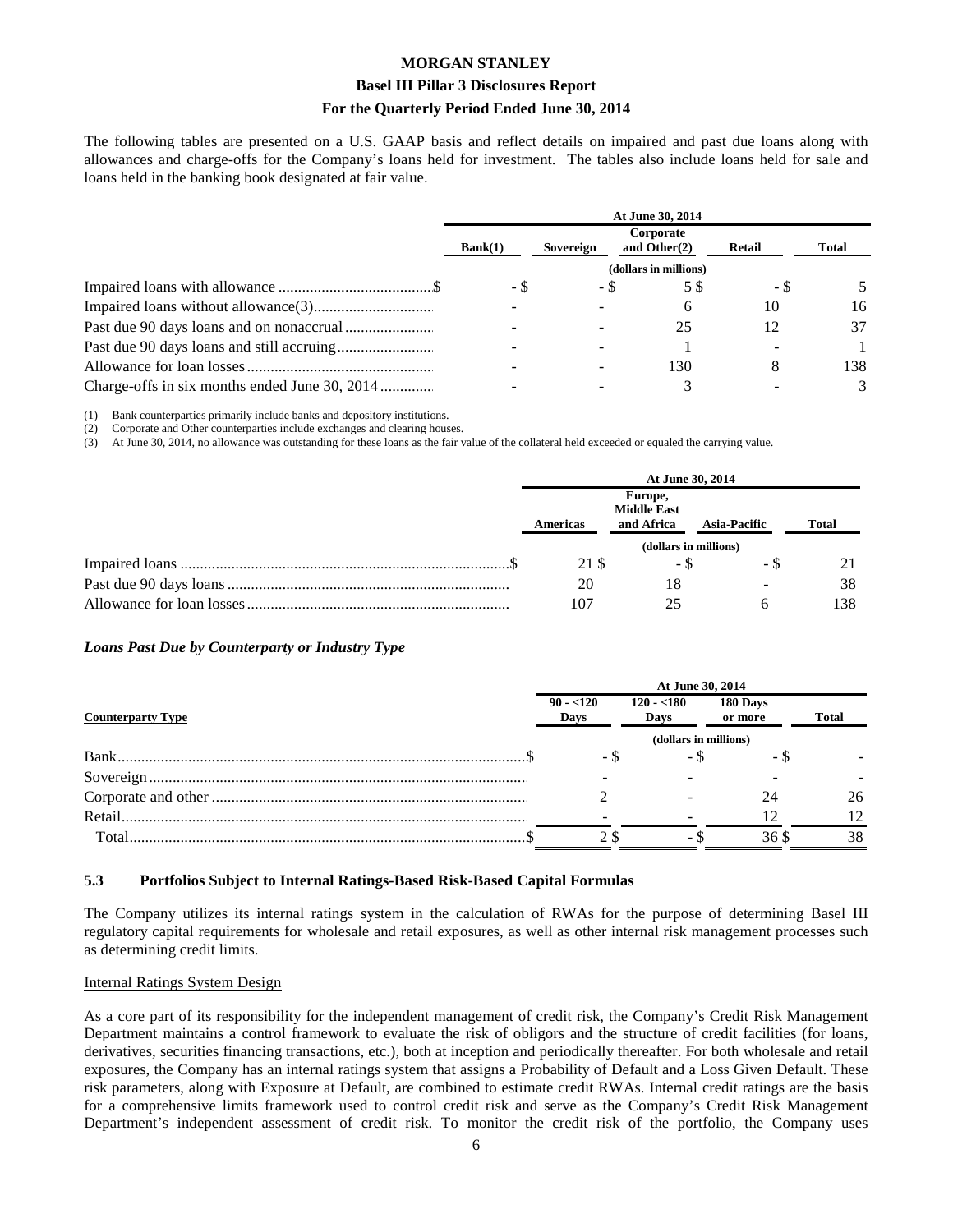#### **Basel III Pillar 3 Disclosures Report**

#### **For the Quarterly Period Ended June 30, 2014**

quantitative models and expert judgment to estimate the various risk parameters related to each obligor and/or credit facility. Internal ratings procedures, methodologies, models and limits frameworks are all independently and formally governed, and models are reviewed by an independent oversight function.

The Probability of Default represents an estimated likelihood of default of an obligor. The Loss Given Default is an estimate of the economic loss incurred by the Company in the event of default by an obligor, expressed as a percentage of Exposure at Default, which includes unpaid fees and interest, credit workout and collection costs, and offsetting recoveries (adjusted for the time value of money). Exposure at Default is the estimated amount due at the time of default. Exposure at Default for certain products may be reduced by certain credit risk mitigants. Contingent liabilities, such as undrawn commitments and standby letters of credit, may be considered in Exposure at Default.

#### Internal Ratings System Process

The performance of the internal ratings system is monitored on a quarterly basis. This involves a review of key performance measures that include rating overrides, accuracy ratio and comparison of internal ratings versus applicable agency ratings. The review is performed by an independent group, and the results and conclusions are reported to a credit risk governance committee. The overall effectiveness of the internal ratings system is assessed annually and the evaluation results go through a rigorous challenge process by various governance committees before it is presented to the Company's Board of Directors.

#### Credit Limits Framework

The Company employs an internal comprehensive and global Credit Limits Framework as one of the primary tools used to evaluate and manage credit risk levels across the Company. The Credit Limits Framework includes single-name limits and portfolio concentration limits by country, industry and product type. The limits within the Credit Limits Framework are calibrated to the Company's risk tolerance and reflect factors that include the Company's capital levels and the risk attributes of the exposures managed by the limits. Credit exposure is actively monitored against the relevant credit limits, and excesses are escalated in accordance with established governance thresholds. In addition, credit limits are evaluated and reaffirmed at least annually or more frequently as necessary.

#### Wholesale Exposures

Wholesale exposures are credit risk exposures to institutions and individual investors that may arise from a variety of business activities, including, but not limited to, entering into swap or other derivative contracts under which counterparties have obligations to make payments to the Company; extending credit to clients through various lending commitments; providing short-term or long-term funding that is secured by physical or financial collateral whose value may at times be insufficient to fully cover the loan repayment amount; and posting margin and/or collateral to clearing houses, clearing agencies, exchanges, banks, securities companies and other financial counterparties.

The Company's Credit Risk Management Department evaluates the creditworthiness of a wholesale obligor (company, individual, sovereign entity or other government entity) by assigning it an internal credit rating, under which obligors are rated based on their ability to perform over a wide range of economic, business and industry conditions. Internal credit ratings include an obligor rating (Probability of Default), outlook and Loss Given Default, and are used to establish exposure limits.

The Company's Credit Risk Management Department rates wholesale counterparties based on an analysis of the obligor and industry- or sector-specific qualitative and quantitative factors. The ratings process typically includes an analysis of the obligor's financial statements, evaluation of its market position, strategy, management, legal and environmental issues; and consideration of industry dynamics affecting its performance. The Company's Credit Risk Management Department also considers security prices and other financial data reflecting a market view of the obligor and carries out due diligence with the obligor's management as needed. The Company's Credit Risk Management Department collects relevant information to rate an obligor. If the available information on an obligor is limited, a conservative rating is assigned to reflect uncertainty arising from the limited information.

#### Retail Exposures

Retail exposures generally include exposures (other than equity exposures) to an individual and exposures to small businesses that are managed as part of a segment of similar exposures, and not on an individual exposure basis. The Company incurs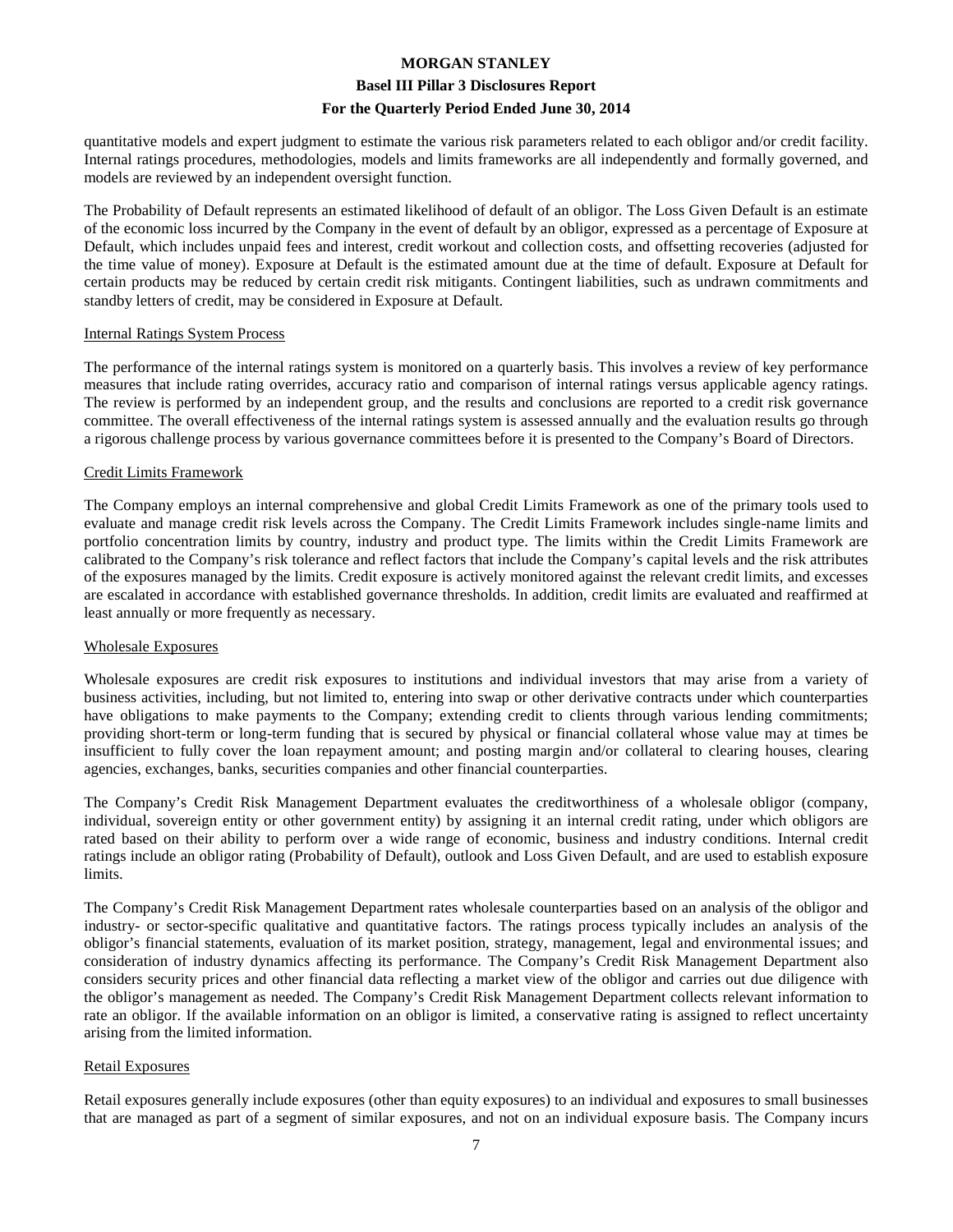#### **Basel III Pillar 3 Disclosures Report**

#### **For the Quarterly Period Ended June 30, 2014**

retail exposure credit risk within the Wealth Management business segment lending to individual investors, including margin loans collateralized by securities and through single-family residential prime mortgage loans in the form of conforming, nonconforming or home equity lines of credit ("HELOC"). In addition, the Company grants loans to certain Wealth Management employees primarily in conjunction with a program to retain and recruit such employees. The primary source of the Company's retail exposure is concentrated in two of three Basel III retail exposure categories: Residential Mortgages and Other Retail Exposures. The third Basel III retail category, Qualifying Revolving Exposures, is not currently relevant to the Company as it has no assets related to this category.

Retail exposures consist of many small loans, thereby making it generally inefficient to assign ratings to each individual loan. Individual loans, therefore, are segmented and aggregated into pools. The Company's Credit Risk Management Department develops the methodology to assign Probability of Default, Loss Given Default and Exposure at Default estimates to these pools of exposures with similar risk characteristics, using factors that may include the Fair Isaac Corporation ("FICO") scores of the borrowers. Exposure at Default for certain products may be reduced by eligible collateral. Contingent liabilities such as undrawn commitments and standby letters of credit are considered in Exposure at Default.

#### Internal Ratings System Exposures

The following table provides a summary of the distribution of Internal Ratings Based Advanced Approach risk parameters that the Company uses to calculate RWAs for wholesale and retail exposures. The table also provides average risk weighted values across obligor types and rating grades. The Company currently does not have any high volatility commercial real estate or qualifying revolving exposures.

|                                        | At June 30, 2014                   |                                                                   |                                                                      |                              |                                  |                                                             |                                |  |  |
|----------------------------------------|------------------------------------|-------------------------------------------------------------------|----------------------------------------------------------------------|------------------------------|----------------------------------|-------------------------------------------------------------|--------------------------------|--|--|
| Subcategory                            | Probability of<br>Default Band (%) | Average<br><b>Probability</b><br>of Default<br>$(\frac{6}{6})(1)$ | Average<br><b>Loss Given</b><br><b>Default</b><br>$(\frac{9}{6})(2)$ | <b>Undrawn</b><br>Commitment | <b>Exposure at</b><br>Default(1) | Average<br>Counterparty<br><b>Exposure</b><br>at Default(3) | Average risk<br>weight $(\% )$ |  |  |
|                                        |                                    |                                                                   |                                                                      |                              | (dollars in millions)            |                                                             |                                |  |  |
| Wholesale                              |                                    |                                                                   |                                                                      |                              |                                  |                                                             |                                |  |  |
| Exposures $0.00 \leq PD < 0.35$        |                                    | 0.08%                                                             | 44.18%\$                                                             | 83,560 \$                    | 251,067 \$                       | 7,270                                                       | 22.45%                         |  |  |
|                                        | $0.35 \leq P D < 1.35$             | 0.83%                                                             | 37.71%                                                               | 14,073                       | 24,918                           | 443                                                         | 80.61%                         |  |  |
|                                        | $1.35 \leq P D < 10.00$            | 4.67%                                                             | 34.98%                                                               | 10,725                       | 13,921                           | 93                                                          | 127.44%                        |  |  |
|                                        | $10.00 \leq P D < 100.00 \dots$    | 26.85%                                                            | 38.15%                                                               | 99                           | 2,048                            | 343                                                         | 225.42%                        |  |  |
|                                        | 100 (Default)                      | 100.00%                                                           | N/A                                                                  | 59                           | 909                              | 182                                                         | 106.00%                        |  |  |
|                                        |                                    |                                                                   |                                                                      | 108,516 \$                   | 292,863 \$                       | 8,331                                                       |                                |  |  |
| Residential                            |                                    |                                                                   |                                                                      |                              |                                  |                                                             |                                |  |  |
| Mortgages $0.00 \leq \text{PD} < 0.15$ |                                    | 0.05%                                                             | 17.87%\$                                                             | 244 \$                       | 11,789 \$                        | 1                                                           | 2.68%                          |  |  |
|                                        | $0.15 \leq P D < 0.35$             | 0.32%                                                             | 17.47%                                                               | 1                            | 722                              | 4                                                           | 10.29%                         |  |  |
|                                        | $0.35 \leq P D < 1.35$             | 1.32%                                                             | 14.95%                                                               |                              | 271                              | 5                                                           | 23.71%                         |  |  |
|                                        | $1.35 \leq PD < 10.00$             | 2.15%                                                             | 13.33%                                                               |                              | 129                              | 1                                                           | 28.23%                         |  |  |
|                                        | $10.00 \leq PD < 100.00 \dots$     | 25.76%                                                            | 14.06%                                                               |                              | 35                               | 8                                                           | 86.75%                         |  |  |
|                                        | 100 (Default)                      | 100.00%                                                           | N/A                                                                  |                              | 12                               | 4                                                           | 106.00%                        |  |  |
|                                        |                                    |                                                                   |                                                                      | 245 \$                       | 12,958 \$                        | 23                                                          |                                |  |  |
| Other Retail                           |                                    |                                                                   |                                                                      |                              |                                  |                                                             |                                |  |  |
| Exposures $0.00 \leq \text{PD} < 1.50$ |                                    | 0.24%                                                             | 100.00%\$                                                            | 2,929 \$                     | 924 \$                           | 4                                                           | 44.01%                         |  |  |
|                                        | $1.50 \leq PD < 3.00$              | 2.21%                                                             | 100.00%                                                              |                              | 690                              | 15                                                          | 139.84%                        |  |  |
|                                        | $3.00 \leq PD < 5.00$              | 3.62%                                                             | 38.57%                                                               |                              | 1,806                            | $\overline{2}$                                              | 58.62%                         |  |  |
|                                        | $5.00 \leq PD < 8.00$              | 6.63%                                                             | 50.87%                                                               |                              | 1,813                            |                                                             | 82.27%                         |  |  |
|                                        | $8.00 \leq PD < 100.00$            | 8.65%                                                             | 17.30%                                                               |                              | 1,370                            |                                                             | 29.86%                         |  |  |
|                                        | 100 (Default)                      | 100.00%                                                           | N/A                                                                  |                              | 272                              | 1                                                           | 106.00%                        |  |  |
|                                        |                                    |                                                                   |                                                                      | 2,929 \$                     | 6,875 \$                         | 22                                                          |                                |  |  |
|                                        |                                    |                                                                   |                                                                      | 111,690 \$                   | 312,696 \$                       | 8,376                                                       |                                |  |  |

 $\overline{\phantom{a}}$  , where  $\overline{\phantom{a}}$ N/A—Not Applicable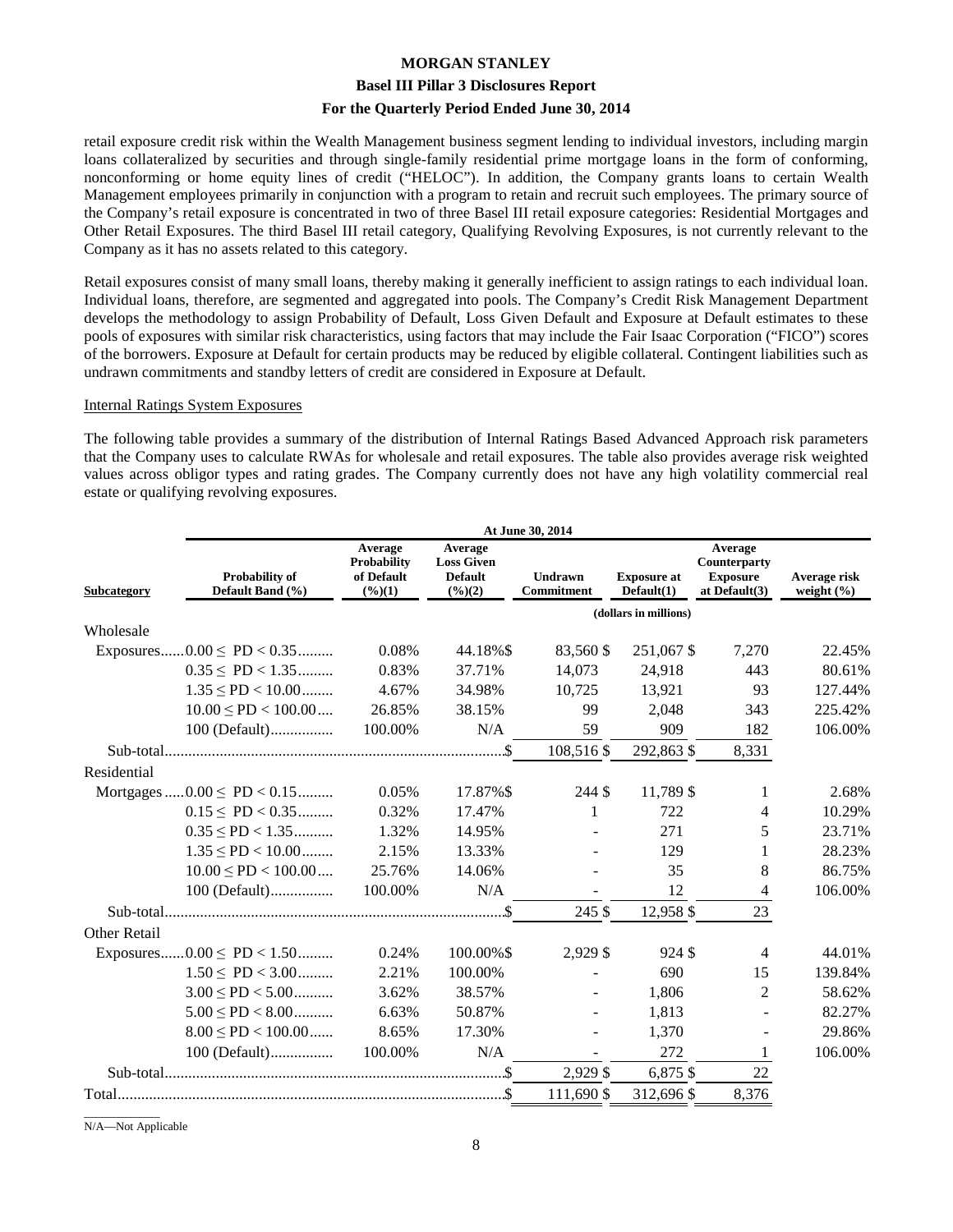#### **Basel III Pillar 3 Disclosures Report**

#### **For the Quarterly Period Ended June 30, 2014**

- (1) Amounts reflect the effect of collateral, guarantees and credit derivatives.
- (2) Under U.S. Basel III, credit risk mitigation in the form of collateral may be applied by reducing Exposure at Default or adjusting the Loss Given Default. The Company may apply one or the other approach depending on product type. When collateral mitigation is applied against the Exposure at Default, the Loss Given Default is set at 100% to avoid duplication.
- (3) Average Counterparty Exposure at Default represents the weighted average exposure at default per counterparty within the respective Probability of Default band, weighted by their pro rata Exposure at Default contribution.

#### **5.4 General Disclosure for Wholesale Counterparty Credit Risk of Derivative Contracts, Repo-Style Transactions and Margin Lending**

#### Counterparty Credit Risk Overview

Counterparty credit exposure arises from the risk that parties are unable to meet their payment obligations under derivative contracts, repo-style transactions and wholesale margin loans. Repo-style transactions include repurchase agreements and securities lending transactions. Derivative contracts and security values have a risk of increased potential future counterparty exposure from changes in movements in market prices and other risk factors. Potential future exposure is mitigated by the use of netting and collateral agreements. The Company uses an internal model to estimate potential future exposure that includes the mitigating effects of netting and collateral in valuing over-the-counter ("OTC") and exchange-traded derivative contracts (bilateral and cleared), repo-style transactions and margin lending. The use of netting, collateral, internal models methodology and credit valuation adjustment are discussed further below, in addition to other counterparty credit risk management practices.

#### *Derivative Contracts*

The Company actively manages its credit exposure through the application of collateral arrangements and readily available market instruments such as credit derivatives. The use of collateral in managing derivative risk is standard in the market place, and is governed by appropriate documentation such as the Credit Support Annex to the International Swaps and Derivatives Association, Inc. ("ISDA") documentation. In line with these standards, the Company generally accepts only cash, government bonds, corporate debt and main index equities as collateral. The Company has policies and procedures for reviewing the legal enforceability of credit support documents in accordance with applicable rules.

#### *Repo-Style Transactions*

The Company engages in funding activities through the use of repurchase agreements and other repo-style transactions. The Company manages credit exposure arising from reverse repurchase agreements, repurchase agreements, securities borrowing and securities lending transactions by, in appropriate circumstances, entering into master netting and collateral agreements with counterparties that provide the Company, in the event of a customer default, the right to liquidate collateral and the right to offset a counterparty's rights and obligations. Under these agreements and transactions, the Company either receives or provides collateral, including U.S. government and agency securities, other sovereign government obligations, corporate and other debt, and corporate equities.

#### *Wholesale Margin Lending*

The Company also engages in activities to provide additional funding through wholesale margin lending for institutional customers. Customer receivables generated from margin lending activity are collateralized by customer-owned securities held by the Company. The Company monitors required margin levels and established credit limits daily and, pursuant to such guidelines, requires customers to provide additional collateral or reduce positions, when necessary.

#### **Netting**

The Company recognizes netting in its estimation of Exposure at Default for its derivative portfolios (bilateral and cleared) where it has a master netting agreement in place and other relevant requirements are met. The ISDA Master Agreement is an industry-standard master netting agreement that is typically used to document derivative transactions (bilateral and cleared). The Company generally uses the ISDA Master Agreement and similar master netting agreements to document derivative (bilateral and cleared) and repo-style transactions. For a discussion of the Company's master netting agreements, see Note 6 (Collateralized Transactions) and Note 10 (Derivative Instruments and Hedging Activities) to the condensed consolidated financial statements in Part I, Item 1 of the Form 10-Q.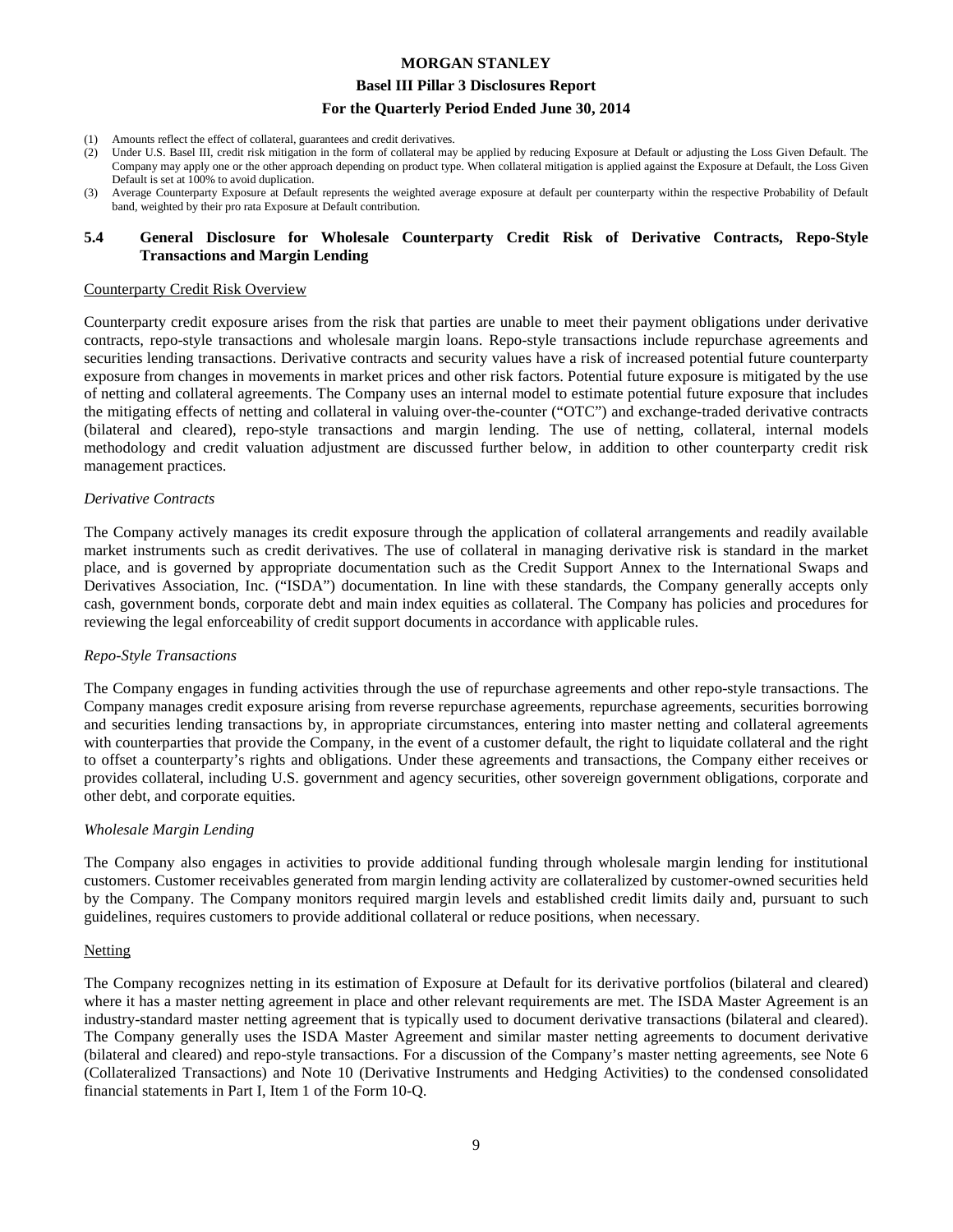#### Collateral

The Company may require collateral depending on a credit assessment done for each of the Company's counterparties. There is an established infrastructure to manage, maintain and value collateral on a daily basis. Collateral held is managed in accordance with the Company's guidelines and the relevant underlying agreements.

For a discussion of the Company's use of collateral as a credit risk mitigant, including with respect to derivatives, repo-style transactions and margin loans, see Note 6 (Collateralized Transactions) and Note 10 (Derivative Instruments and Hedging Activities) to the condensed consolidated financial statements in Part I, Item 1 of the Form 10-Q. For further information on the Company's valuation approaches, including for collateral, see Note 2 (Significant Accounting Policies) to the consolidated financial statements included in Part II, Item 8 of the Form 10-K and Note 4 (Fair Value Disclosures) to the condensed consolidated financial statements included in Part I, Item 1 of the Form 10-Q.

#### General Disclosure for Counterparty Credit Risk

The following table is presented on a U.S. GAAP basis and reflects the net exposures for derivative and other contracts (bilateral and cleared) and securities financing transactions and the gross notional exposures for wholesale margin lending.

|                                        | At June 30, 2014      |
|----------------------------------------|-----------------------|
|                                        | (dollars in millions) |
| <b>Derivative and Other Contracts:</b> |                       |
|                                        | 602.773               |
|                                        | (515,305)             |
|                                        | 87.468                |
|                                        | (6,881)               |
|                                        | (55, 563)             |
|                                        | 25,024                |
| <b>Repo-Style Transactions:</b>        |                       |
|                                        | 315,980               |
|                                        | 16.522                |
| <b>Wholesale Margin Lending:</b>       |                       |
|                                        | 12.178                |

(1) At June 30, 2014, the fair value of the collateral held exceeded the carrying value of margin loans.

The following table is presented on a U.S. GAAP basis and reflects the notional amount of outstanding credit derivatives at June 30, 2014, used to hedge the Company's own portfolio and those undertaken in connection with client intermediation activities. The Company believes that the notional amounts of the derivative contracts generally overstate its exposure.

|                               | At June 30, 2014       |                       |                                  |           |  |  |  |  |
|-------------------------------|------------------------|-----------------------|----------------------------------|-----------|--|--|--|--|
|                               | <b>Hedge Portfolio</b> |                       | <b>Intermediation Activities</b> |           |  |  |  |  |
| <b>Credit derivative type</b> | <b>Purchased</b>       | Sold                  | <b>Purchased</b>                 | Sold      |  |  |  |  |
|                               |                        | (dollars in millions) |                                  |           |  |  |  |  |
| Credit derivatives:           |                        |                       |                                  |           |  |  |  |  |
|                               | 55,567 \$              | 32.891 \$             | 1,032,891 \$                     | 1,052,205 |  |  |  |  |
|                               |                        |                       | 4.145                            | 3,488     |  |  |  |  |
|                               | 1,584                  |                       | 22,860                           | 33,751    |  |  |  |  |
|                               | 57,151 \$              | 32.891 \$             | 1,059,896 \$                     | 1,089,444 |  |  |  |  |

For a further discussion of the Company's credit derivatives, see "Quantitative and Qualitative Disclosures about Market Risk—Credit Risk—Credit Exposure–Derivatives—Credit Derivatives" in Part I, Item 3 and Note 10 (Derivative Instruments and Hedging Activities) to the condensed consolidated financial statements in Part I, Item 1 of the Form 10-Q.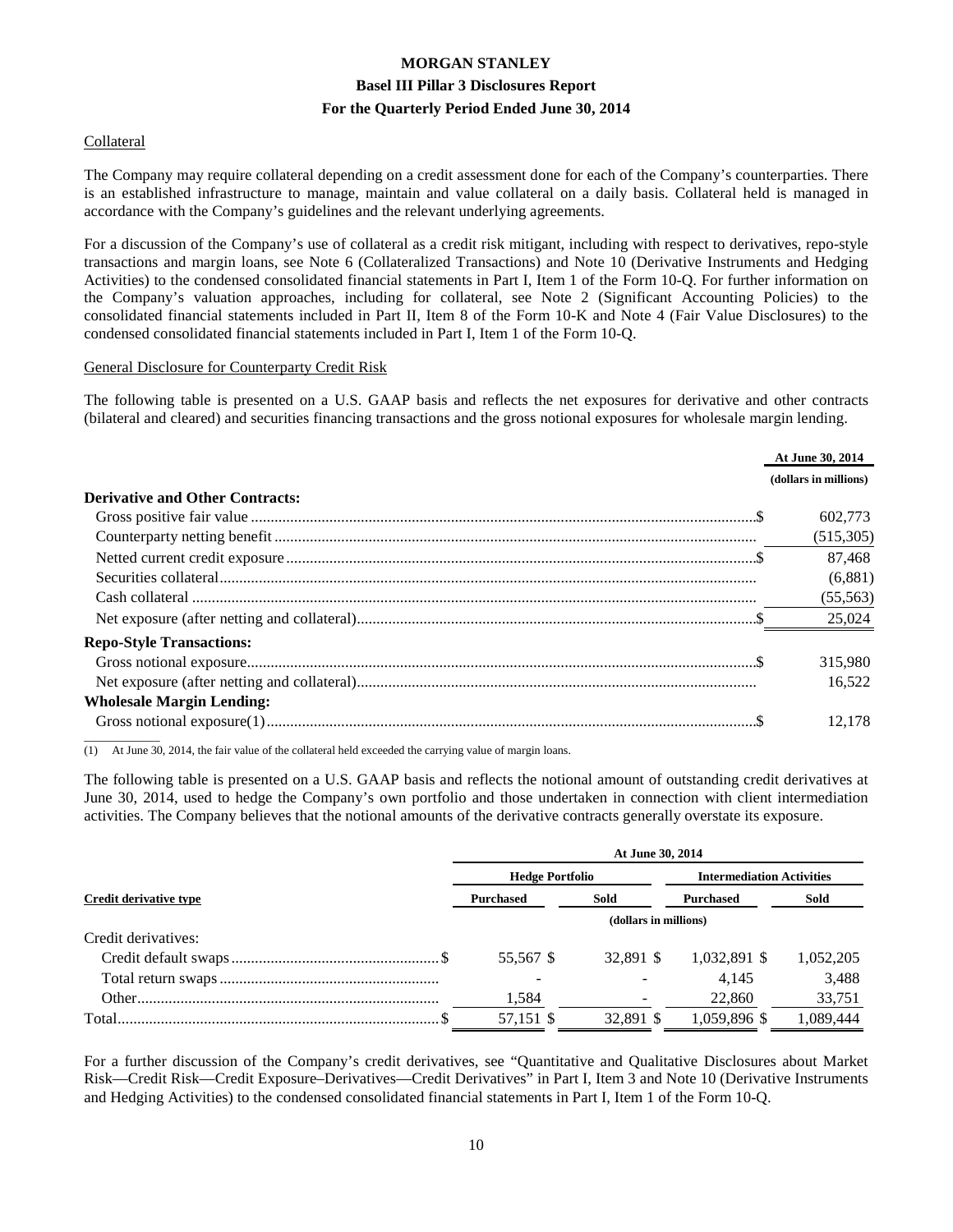#### Internal Models Methodology

The Company uses the Internal Models Methodology ("IMM") to estimate counterparty exposure at future time horizons. Under the IMM approach, the Company uses a regulator-approved simulation model to estimate the distribution of counterparty exposures at specified future time horizons. The simulation model projects potential values of various risk factors that affect the Company's counterparty portfolio (*e.g.*, interest rates, equity prices, commodity prices and credit spreads) under a large number of simulation paths, and then determines possible changes in counterparty exposure for each path by re-pricing transactions with that counterparty under the projected risk factor values. A counterparty's expected positive exposure profile is determined from the resulting modeled exposure distribution to estimate Exposure at Default in calculating RWAs for regulatory capital ratio purposes. For a small population of exposures not modeled under this simulation method, the Company calculates Exposure at Default for regulatory capital purposes using a more conservative but less risk-sensitive method. The internal models incorporate the effects of legally enforceable netting and collateral agreements in estimating counterparty exposure.

The table below presents the Exposure at Default used for the Company's determination of regulatory capital for derivative and other contracts and securities financing transactions, including bilateral and cleared transactions, but excluding default fund contributions.

|       | At June 30, 2014                   |
|-------|------------------------------------|
|       | <b>Internal Models Methodology</b> |
|       | (dollars in millions)              |
|       | 74,956                             |
|       | 39,126                             |
|       | 1,040                              |
| Total | 115 122                            |
|       |                                    |

(1) Amount includes client exposures related to the clearing of exchange-traded derivatives.

#### Other Counterparty Credit Risk Management Practices

#### *Credit Valuation Adjustment*

Credit valuation adjustment ("CVA") refers to the fair value adjustment to reflect counterparty credit risk in the valuation of bilateral (*i.e.,* non-cleared) OTC derivative contracts. U.S. Basel III requires the Company to calculate RWAs for CVA.

The Company establishes a CVA for bilateral OTC derivative transactions based on expected credit losses given the probability and severity of a counterparty default. The adjustment is determined by evaluating the credit exposure to the counterparty and by taking into account the market value of a counterparty's credit risk as implied by credit spreads, and the effect of allowances for any credit risk mitigants such as legally enforceable netting and collateral agreements.

CVA is recognized in profit and loss on a daily basis and effectively represents an adjustment to reflect the credit component of the fair value of the derivatives receivable. Given that the previously recognized CVA reduces the potential loss faced in the event of a counterparty default, exposure metrics are reduced for CVA.

#### *Assignment of Economic Capital for Counterparty Credit Exposures*

The Company's internal capital assessment and the assignment of counterparty credit risk are based on the Company's required capital framework. The Company's required capital framework is based on the principle that the Company should have adequate capital to meet regulatory requirements even after a severe stress loss. This framework takes into consideration Probability of Default, Loss Given Default, potential exposure and resulting estimated stress losses on counterparty credit exposures. For a further discussion on the Company's required capital framework, see "MD&A—Liquidity and Capital Resources—Regulatory Requirements—Required Capital" in Part I, Item 2 of the Form 10-Q.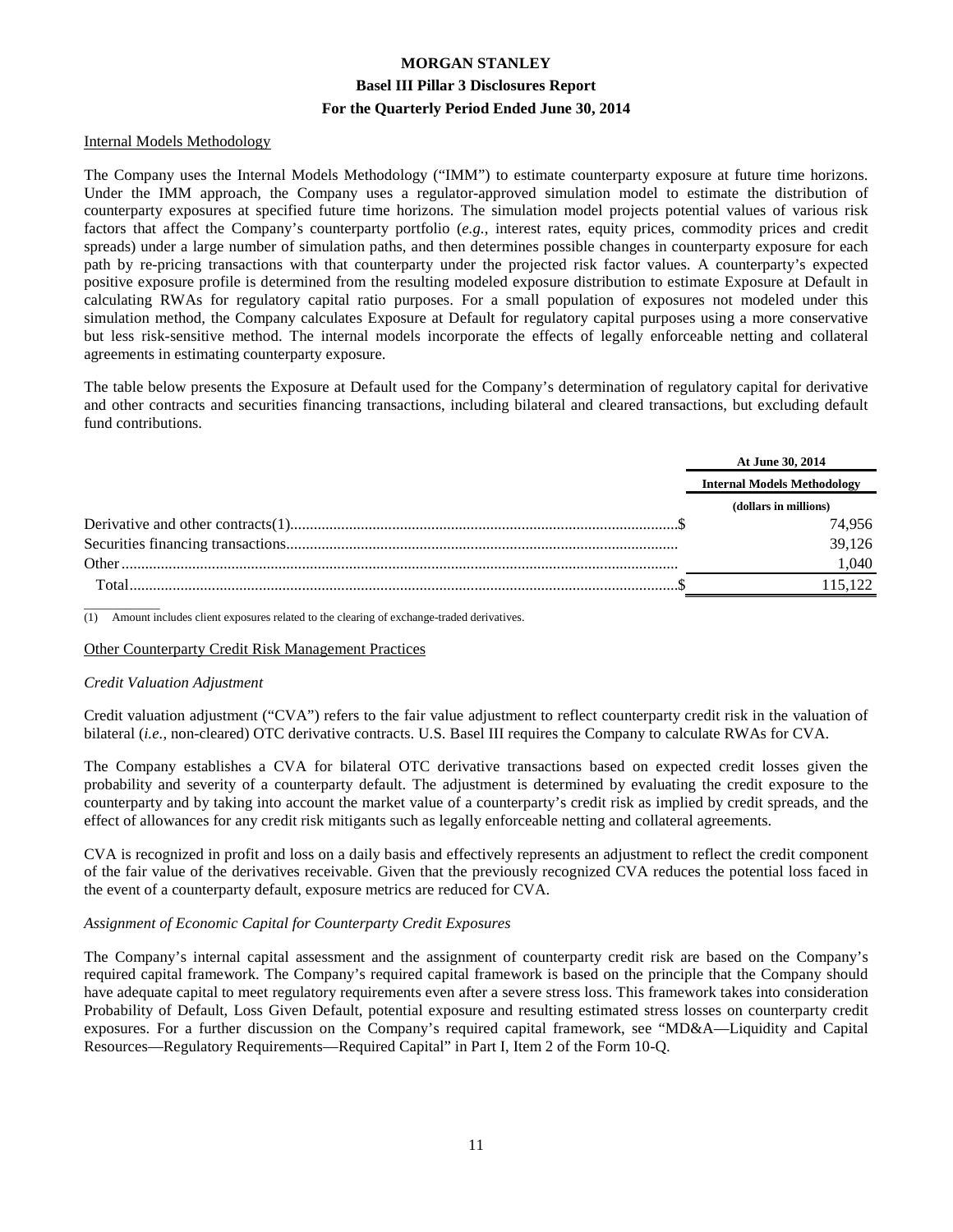#### *Additional Collateral Requirements Due to Credit Rating Downgrade*

For a discussion of the additional collateral or termination payments that may be called in the event of a future credit rating downgrade of the Company, see "MD&A—Liquidity and Capital Resources—Credit Ratings" in Part I, Item 2 of the Form 10-Q.

#### *Wrong-Way Risk*

The Company incorporates the effect of specific wrong-way risk in its calculation of the counterparty exposure. Specific wrong-way risk arises when a transaction is structured in such a way that the exposure to the counterparty is positively correlated with the Probability of Default of the counterparty; for example, a counterparty writing put options on its own stock or a counterparty collateralized by its own or related party stock. The Company considers specific wrong-way risk when approving transactions. The Company also monitors general wrong-way risk, which arises when the counterparty Probability of Default is correlated with general market or macroeconomic factors. The credit assessment process identifies these correlations and manages the risk accordingly.

#### **5.5 Credit Risk Mitigation**

#### General Overview of Credit Risk Mitigation

In addition to the use of netting and collateral for mitigating counterparty credit risk discussed above, the Company may seek to mitigate credit risk from its lending and derivatives transactions in multiple ways, including through the use of guarantees and hedges. At the transaction level, the Company seeks to mitigate risk through management of key risk elements such as size, tenor, financial covenants, seniority and collateral. The Company actively hedges its lending and derivatives exposure through various financial instruments that may include single-name, portfolio and structured credit derivatives. Additionally, the Company may sell, assign or syndicate funded loans and lending commitments to other financial institutions in the primary and secondary loan market.

In connection with its derivatives activities, the Company generally enters into master netting agreements and collateral arrangements with counterparties. These agreements provide the Company with the ability to demand collateral, as well as to liquidate collateral and offset receivables and payables covered under the same master netting agreement in the event of a counterparty default. For further information on the impact of netting on the Company's credit exposures, see "Collateral" in Section 5.4 herein and "Quantitative and Qualitative Disclosures about Market Risk—Risk Management—Credit Risk" in Part II, Item 7A of the Form 10-K.

#### Loan Collateral Recognition and Management

Collateralizing loans significantly reduces the credit risk to the Company. As part of the credit evaluation process, when possible, the Company's Credit Risk Management Department assesses the ability of obligors to post collateral. The Company's Credit Risk Management Department may consider the posting of collateral as a factor when approving loans, as applicable.

Customer margin accounts, a source of credit exposure, are collateralized in accordance with internal and regulatory guidelines. The Company monitors required margin levels and established credit limits daily and, pursuant to such guidelines, requires customers to provide additional collateral, or reduce positions, when necessary. Factors considered in the review of margin loans are the amount of the loan, the intended purpose, the degree of leverage being employed in the account, and overall evaluation of the portfolio to ensure diversification or, in the case of concentrated positions, appropriate liquidity of the underlying collateral or potential hedging strategies to reduce risk. Additionally, transactions relating to concentrated or restricted positions require a review of any legal impediments to liquidation of the underlying collateral. Underlying collateral for margin loans is reviewed with respect to the liquidity of the proposed collateral positions, valuation of securities, historic trading range, volatility analysis and an evaluation of industry concentrations.

With respect to first and second mortgages, including HELOC loans, a loan evaluation process is adopted within a framework of the credit underwriting policies and collateral valuation. Loan-to-collateral value ratios are determined based on independent third-party property appraisal/valuations, and the security lien position is established through title/ownership reports.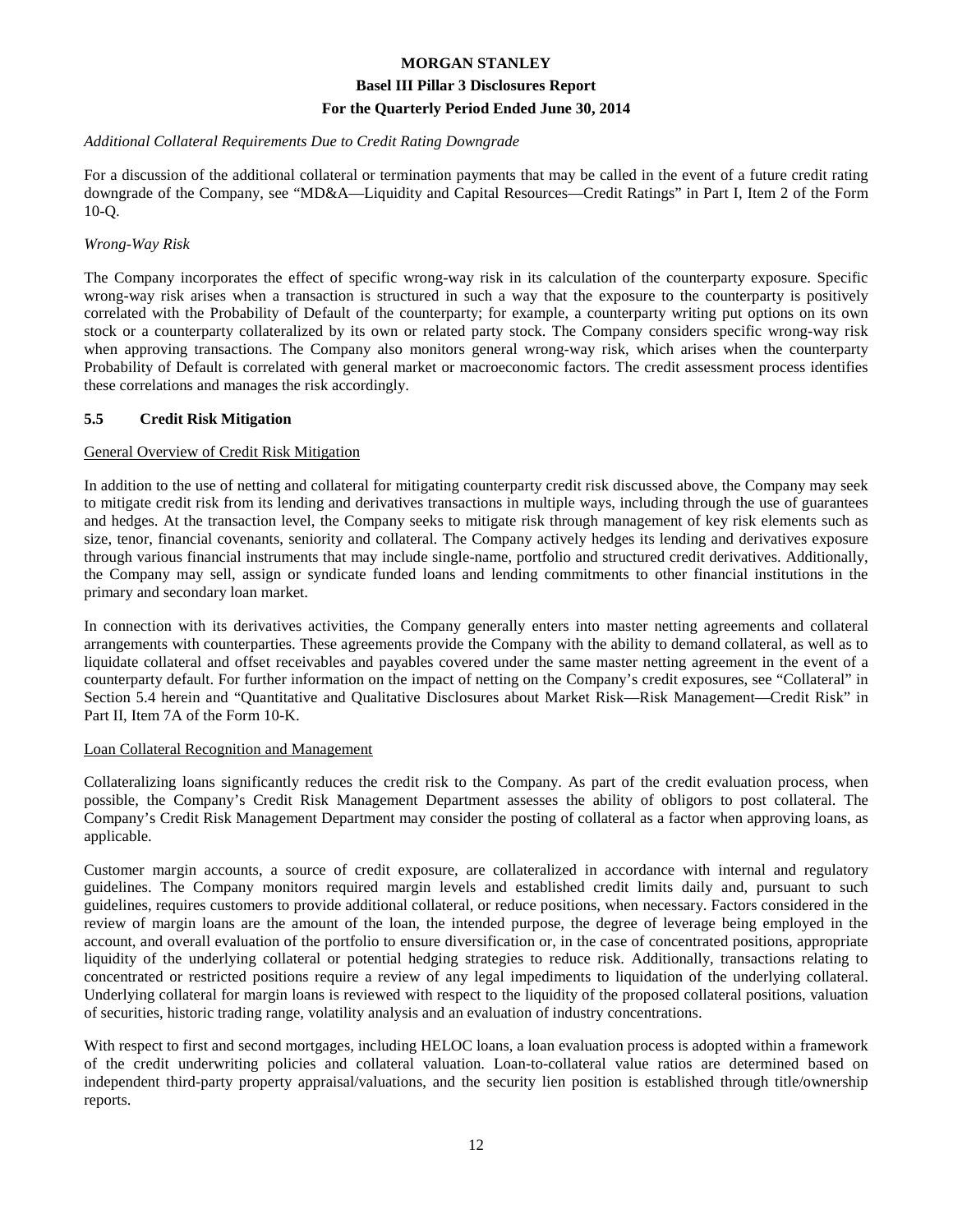#### Guarantees and Credit Derivatives

The Company may accept or request guarantees from related or third parties to mitigate credit risk for wholesale obligors. Such arrangements represent obligations for the guarantor to make payments to the Company if a counterparty fails to fulfill its obligation under a borrowing arrangement or other contractual obligation. The Company typically accepts guarantees from investment grade corporate entities and financial institutions within the Institutional Securities business segment, and individuals and their small- and medium-sized domestic businesses within the Wealth Management business segment. Guarantees are monitored against eligibility requirements on an ongoing basis, and eligible guarantees for wholesale exposures may be recognized when evaluating the internal ratings assignment process and when determining the Company's overall capital requirements. The Company may also hedge certain exposures using credit derivatives. The Company enters into credit derivatives, principally through credit default swaps, under which it receives or provides protection against the risk of default on a set of debt obligations issued by a specified reference entity or entities. A majority of the Company's hedge counterparties are banks, broker-dealers, insurance and other financial institutions.

The Company recognizes certain credit derivatives and third-party guarantees for the reduction of capital requirements under the Advanced Approach. At June 30, 2014, the aggregate Exposure at Default amount of the Company's wholesale exposure hedged by such credit derivatives or third-party guarantees, excluding CVA hedges, was \$4,171 million.

#### **6 Securitization**

Securitization exposure is defined as a transaction in which:

- The credit risk of the underlying exposures is transferred to third parties, and has been separated into two or more tranches reflecting different levels of seniority;
- The performance of the securitization depends upon the performance of the underlying exposures; and
- All or substantially all of the underlying exposures are financial exposures.

Securitization exposures include on- or off-balance sheet exposures (including credit enhancements) that arise from a securitization or re-securitization transaction; or an exposure that directly or indirectly references a securitization (*e.g.*, a credit derivative). A re-securitization is an exposure based on the performance of more than one underlying exposure and in which one or more of the underlying exposures is itself a securitization exposure.

On-balance sheet exposures include securities, loans and derivatives for which securitization trusts are the counterparty. Offbalance sheet exposures include liquidity commitments, tranched credit derivatives and derivatives for which the reference obligation is a securitization.

Securitization exposures are classified as either traditional or synthetic. In a traditional securitization, the originator establishes a special purpose entity ("SPE") and sells assets (either originated or purchased) off its balance sheet into the SPE, which issues securities to investors. In a synthetic securitization, credit risk is transferred to an investor through the use of credit derivatives or guarantees. In a synthetic securitization, there is no change in accounting treatment for the assets securitized.

The Company does not manage or advise entities that invest in securitizations sponsored by the Company.

Except for (i) its available for sale securities ("AFS Securities") portfolios, for which the Company purchases highly rated tranches of commercial mortgage and other securitizations not sponsored by the Company, and (ii) warehouse loans to client sponsored SPEs, the Company engages in securitizations primarily as a trading activity.

The Company retains securities issued in securitization transactions it sponsors, and it purchases securities issued in securitization transactions sponsored by others as part of its trading inventory. These interests are included in the condensed consolidated statements of financial condition at fair value with mark-to-market changes reported in the trading book.

With the exception of the current year securitization activities, this section includes only securitization exposures that are included in the banking book. Securitization exposures that are included in the trading book are presented in "Correlation Trading Positions and Securitization Exposures in the Trading Book" in Part II, Section 3 of the Market Risk Capital Disclosures Report.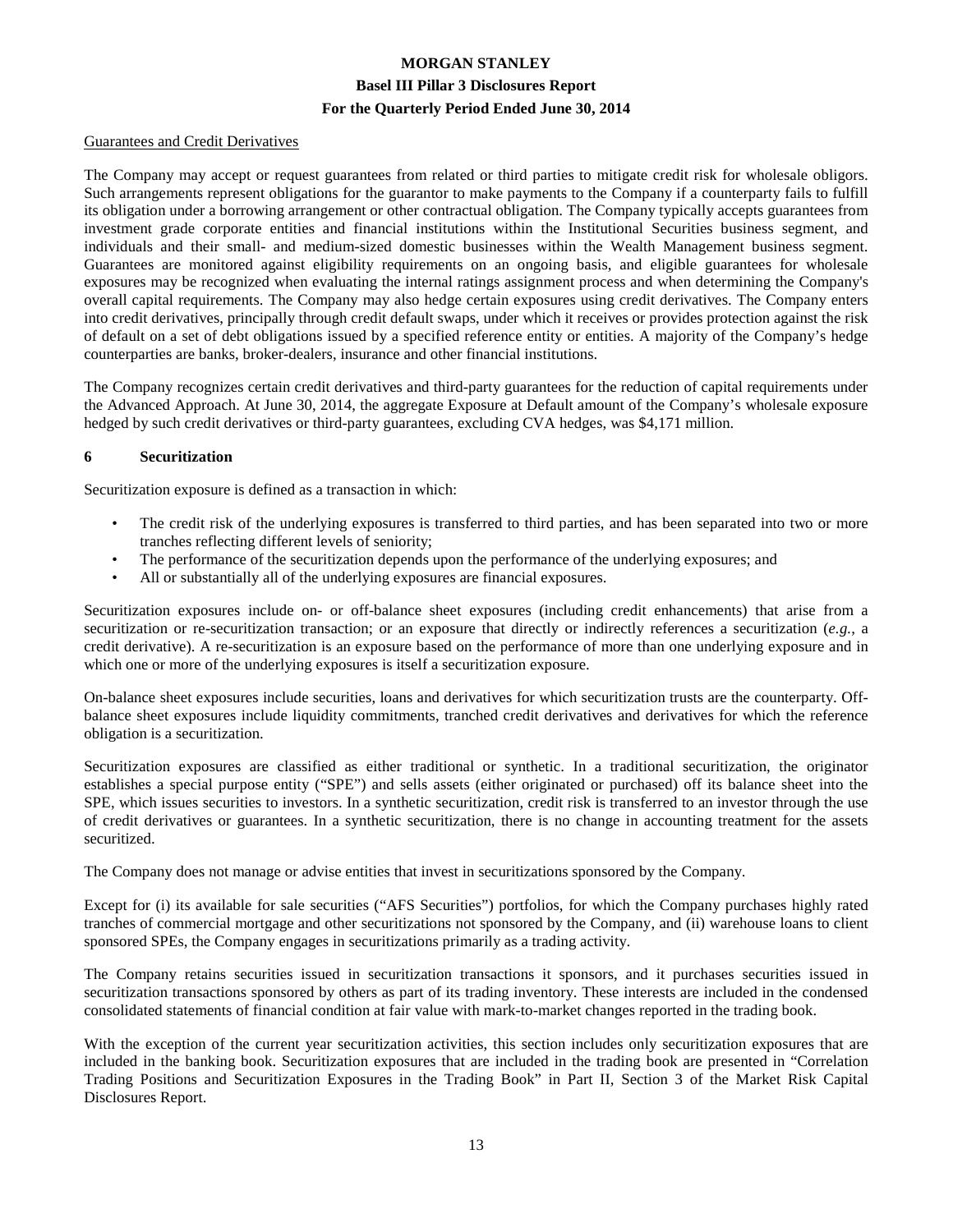#### **6.1 Securitization Activities**

For further information on securitization transactions in which the Company holds any exposure in either the banking book or the trading book, see the tables in "Transfers of Assets with Continuing Involvement" in Note 7 (Variable Interest Entities and Securitization Activities) to the consolidated financial statements in Part II, Item 8 of the Form 10-K and Note 7 (Variable Interest Entities and Securitization Activities) to the condensed consolidated financial statements in Part I, Item 1 of the Form 10-Q.

The following table, which excludes securitization exposures held in the Company's trading book, represents the total outstanding exposures securitized by the Company as a sponsor for which the Company has retained credit or counterparty exposures at June 30, 2014. Because this excludes securities held in the Company's trading book, this table includes only transactions in which the Company transferred assets and entered into a derivative transaction with the securitization SPE. For residential mortgage and commercial mortgage transactions, these derivatives are interest rate and/or currency swaps. This table does not include assets transferred by unaffiliated co-depositors into these transactions. Traditional securitization exposures reflect unpaid principal balances of the underlying collateral, and synthetic securitization exposures reflect notional amounts.

|                      | At June 30, 2014                     |                                                                                                        |                  |  |  |
|----------------------|--------------------------------------|--------------------------------------------------------------------------------------------------------|------------------|--|--|
|                      | <b>Traditional</b>                   |                                                                                                        |                  |  |  |
| <b>Exposure type</b> | <b>Amount Sold by</b><br>the Company | <b>Amount Sold by</b><br><b>Third Parties in</b><br><b>Transactions</b><br>Sponsored by<br>the Company | <b>Synthetic</b> |  |  |
|                      |                                      | (dollars in millions)                                                                                  |                  |  |  |
|                      | $10,185$ \$                          | 6.417 \$                                                                                               |                  |  |  |
|                      | 1,065                                |                                                                                                        |                  |  |  |
|                      | 367                                  |                                                                                                        | 401              |  |  |
|                      |                                      |                                                                                                        |                  |  |  |
|                      | 11.617 \$                            | 6.417 \$                                                                                               | 401              |  |  |

The following table is presented on a U.S. GAAP basis and reflects a summary of the Company's securitization activity during 2014, regardless of whether the Company retained credit or counterparty exposure, including the amount of exposures securitized (by exposure type), and the corresponding recognized gain or loss on sale. This table includes assets transferred by unaffiliated co-depositors into these transactions.

|                      | Six Months Ended June 30, 2014            |                                      |                                                                                                        |  |
|----------------------|-------------------------------------------|--------------------------------------|--------------------------------------------------------------------------------------------------------|--|
| <b>Exposure type</b> | <b>Amount Sold by</b><br>the $Commonv(1)$ | Recognized<br>Gain/(Loss)<br>on Sale | <b>Amount Sold by</b><br><b>Third Parties in</b><br><b>Transactions</b><br>Sponsored by<br>the Company |  |
|                      |                                           | (dollars in millions)                |                                                                                                        |  |
|                      | 1,390 \$                                  | 88                                   | 2,436                                                                                                  |  |
|                      | 380                                       |                                      |                                                                                                        |  |
|                      |                                           |                                      |                                                                                                        |  |
|                      |                                           |                                      |                                                                                                        |  |
| Total.               | 1.770 \$                                  | 8 \$                                 | 2.436                                                                                                  |  |

 $\overline{\phantom{a}}$  , where  $\overline{\phantom{a}}$ (1) Amounts represent notional value of assets which the Company contributed to the securitization.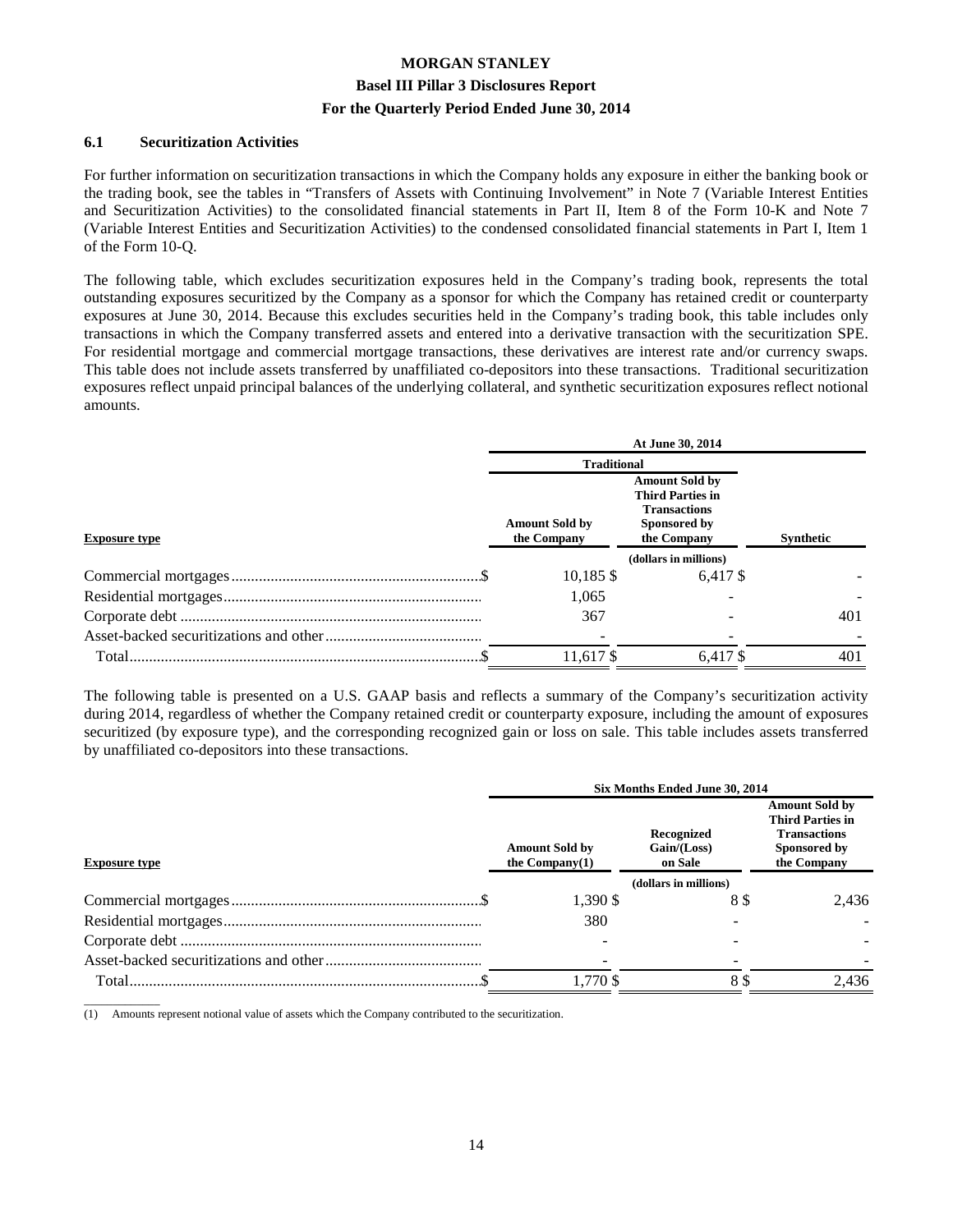#### **Basel III Pillar 3 Disclosures Report**

#### **For the Quarterly Period Ended June 30, 2014**

The following table is presented on a U.S. GAAP basis and reflects a summary of the Company's securitization activity during 2014, for those transactions in which the Company has not retained an interest, including the amount of exposures securitized (by exposure type), and the corresponding recognized gain or loss on sale. This table includes assets transferred by unaffiliated co-depositors into these transactions.

|                      | Six Months Ended June 30, 2014             |                                        |                                                                                                        |  |
|----------------------|--------------------------------------------|----------------------------------------|--------------------------------------------------------------------------------------------------------|--|
| <b>Exposure type</b> | <b>Amount Sold by</b><br>the Company $(1)$ | Recognized<br>Gain / (Loss)<br>on Sale | <b>Amount Sold by</b><br><b>Third Parties in</b><br><b>Transactions</b><br>Sponsored by<br>the Company |  |
|                      |                                            | (dollars in millions)                  |                                                                                                        |  |
|                      | 784 \$                                     | 98                                     | 1,563                                                                                                  |  |
|                      | 22                                         |                                        |                                                                                                        |  |
|                      |                                            |                                        |                                                                                                        |  |
|                      |                                            |                                        |                                                                                                        |  |
|                      | 806\$                                      | 9\$                                    | .563                                                                                                   |  |

 $\overline{\phantom{a}}$  , where  $\overline{\phantom{a}}$ (1) Amounts represent notional value of assets which the Company contributed to the securitization.

#### **6.2 Accounting and Valuation**

For a discussion of the Company's accounting and valuation techniques related to securitization, see Note 2 (Significant Accounting Policies), Note 4 (Fair Value Measurements) and Note 7 (Variable Interest Entities and Securitization Activities) to the consolidated financial statements in Part II, Item 8 of the Form 10-K and Note 4 (Fair Value Measurements) and Note 7 (Variable Interest Entities and Securitization Activities) to the condensed consolidated financial statements in Part I, Item 1 of the Form 10-Q.

#### **6.3 Banking Book Securitization Exposures**

The following tables do not include securities held in the Company's trading book. As a result, these tables include only securities held in its AFS Securities portfolios, warehouse loans made to securitization entities and transactions in which the Company entered into derivative transactions with a securitization issuer.

The Company did not retain any senior or subordinate tranches, nor recognized related credit losses in the banking book. During the quarter ended June 30, 2014, the Company did not have material impaired/past due exposures or losses on securitized assets.

In addition, the Company may enter into derivative contracts, such as interest rate swaps. These derivative transactions generally represent senior obligations of the SPEs, senior to the most senior beneficial interest outstanding in the securitized exposures, and are included in the condensed consolidated statements of financial condition primarily at fair value.

The following table is presented on a U.S. GAAP basis and reflects the outstanding exposures intended to be securitized:

| <b>Exposure type</b> | At June 30, 2014      |
|----------------------|-----------------------|
|                      | (dollars in millions) |
|                      | 1.736                 |
|                      |                       |
|                      | 269.                  |
|                      |                       |
| Total.               | 2,005                 |
|                      |                       |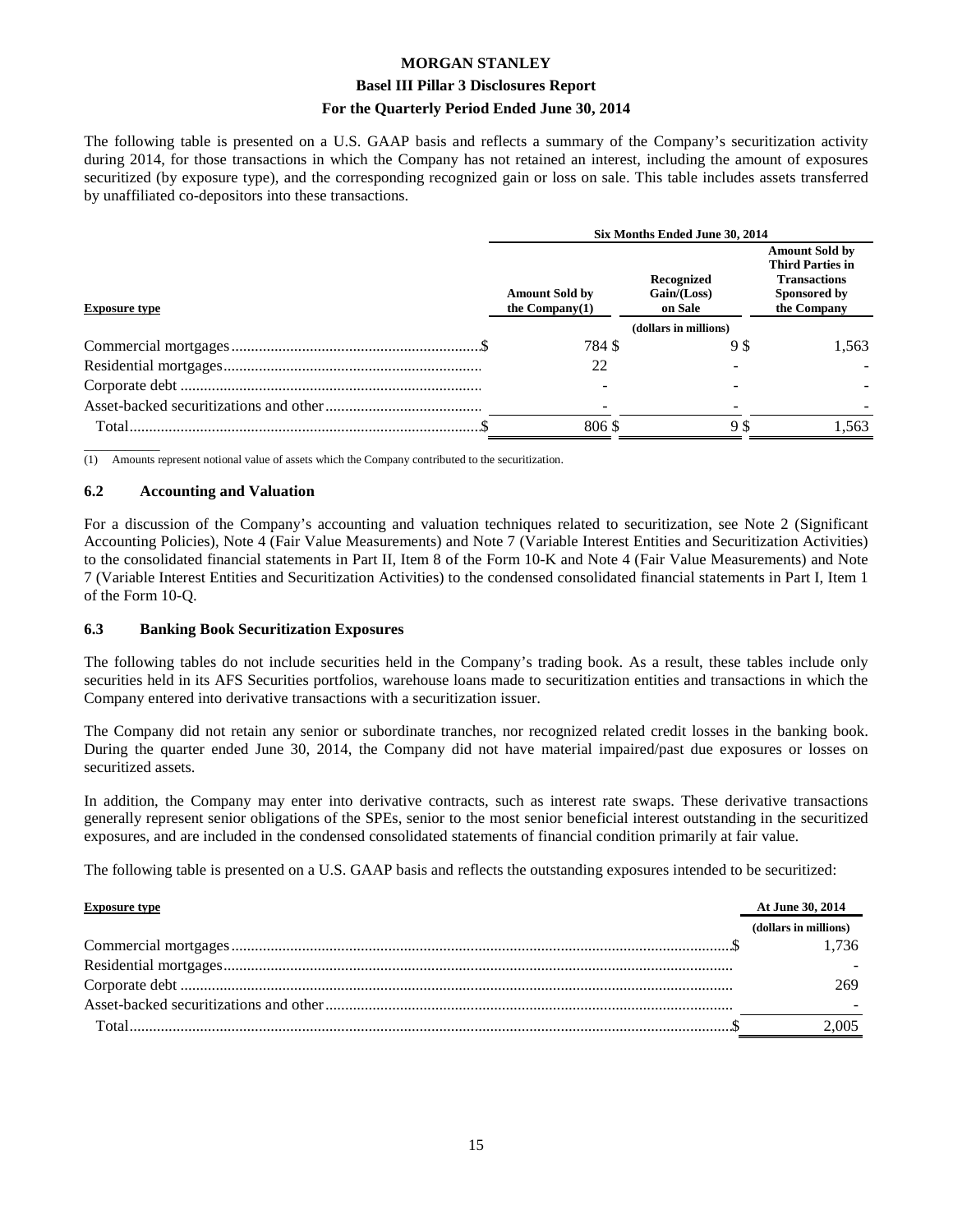#### **Basel III Pillar 3 Disclosures Report**

#### **For the Quarterly Period Ended June 30, 2014**

The following table presents the aggregate Exposure at Default amount of the Company's outstanding on-balance sheet and off-balance sheet securitization positions by exposure type:

|                      | At June 30, 2014        |                          |        |  |  |
|----------------------|-------------------------|--------------------------|--------|--|--|
| <b>Exposure type</b> | <b>On-balance sheet</b> | <b>Off-balance sheet</b> | Total  |  |  |
|                      |                         | (dollars in millions)    |        |  |  |
|                      | $1.734$ \$              | 2.021 \$                 | 3,755  |  |  |
|                      | 187                     | 32                       | 219    |  |  |
|                      | 1.599                   | 1.458                    | 3,057  |  |  |
|                      | 8.479                   | 2.871                    | 11,350 |  |  |
|                      | 11.999 \$               | 6.382 \$                 | 18.381 |  |  |

 $\overline{\phantom{a}}$  , where  $\overline{\phantom{a}}$ (1) Amounts primarily reflect student loans, auto receivables, servicer advance receivables, municipal bonds and credit card receivables.

The following table presents the aggregate Exposure at Default amount of securitization exposures retained or purchased and the associated RWAs for these exposures, categorized between securitization and re-securitization exposures. In addition, these exposures are further categorized into risk weight bands and by risk-based capital approach. The Company employs the Supervisory Formula Approach and the Simplified Supervisory Formula Approach to calculate counterparty credit capital for securitization exposures in the Company's banking book. The Supervisory Formula Approach uses internal models to calculate the risk weights for securitization exposures. The Simplified Supervisory Formula Approach is a simplified version of the Supervisory Formula Approach under which the risk weights for securitization exposures are determined using supervisory risk weights and other inputs. In those cases where the Company does not apply either of the Supervisory Formula Approach or the Simplified Supervisory Formula Approach, then the securitization exposures will be assigned to the 1,250% risk weight category.

|                    |                                             |             | At June 30, 2014                            |             |                                             |             |  |
|--------------------|---------------------------------------------|-------------|---------------------------------------------|-------------|---------------------------------------------|-------------|--|
|                    |                                             |             | <b>Securitizations</b>                      |             |                                             |             |  |
|                    |                                             |             | <b>Simplified Supervisory</b>               |             |                                             |             |  |
|                    | <b>Supervisory Formula Approach</b>         |             | <b>Formula Approach</b>                     |             | 1,250% Risk Weight Category                 |             |  |
| <b>Risk Weight</b> | <b>Exposure at</b><br><b>Default Amount</b> | <b>RWAs</b> | <b>Exposure at</b><br><b>Default Amount</b> | <b>RWAs</b> | <b>Exposure at</b><br><b>Default Amount</b> | <b>RWAs</b> |  |
|                    |                                             |             | (dollars in millions)                       |             |                                             |             |  |
|                    | 11,630 \$                                   | 2,465 \$    | 5,588 \$                                    | 1,184 \$    | - \$                                        |             |  |
| $20\% - 100\%$     | 778                                         | 299         | 187                                         | 187         |                                             |             |  |
| $100\% - 500\%$    | 55                                          | 165         |                                             |             |                                             |             |  |
| $500\% - 1,250\%$  | 75                                          | 492         | 12                                          | 68          |                                             |             |  |
| Equal to 1,250%    |                                             |             |                                             |             |                                             | 98          |  |
|                    | 12,538 \$                                   | 3,421 \$    | 5,787 \$                                    | 1,439 \$    | 7 <sup>§</sup>                              | 98          |  |

|                    |                                             |             | At June 30, 2014                                         |             |                                             |             |
|--------------------|---------------------------------------------|-------------|----------------------------------------------------------|-------------|---------------------------------------------|-------------|
|                    |                                             |             | <b>Re-securitizations</b>                                |             |                                             |             |
|                    | <b>Supervisory Formula Approach</b>         |             | <b>Simplified Supervisory</b><br><b>Formula Approach</b> |             | 1,250% Risk Weight Category                 |             |
| <b>Risk Weight</b> | <b>Exposure at</b><br><b>Default Amount</b> | <b>RWAs</b> | <b>Exposure at</b><br><b>Default Amount</b>              | <b>RWAs</b> | <b>Exposure at</b><br><b>Default Amount</b> | <b>RWAs</b> |
|                    |                                             |             | (dollars in millions)                                    |             |                                             |             |
| $0\% - 20\%$ \$    | - \$                                        | - \$        | 15\$                                                     | 3 S         | - \$                                        |             |
| $20\% - 100\%$     |                                             |             |                                                          |             |                                             |             |
| $100\% - 500\%$    |                                             |             | 20                                                       | 47          |                                             |             |
| $500\% - 1,250\%$  |                                             |             | 12                                                       | 97          |                                             |             |
| Equal to 1,250%    |                                             |             |                                                          |             |                                             | 19          |
| Total\$            | - \$                                        | - \$        | 47\$                                                     | 147\$       | 2 \$                                        | 19          |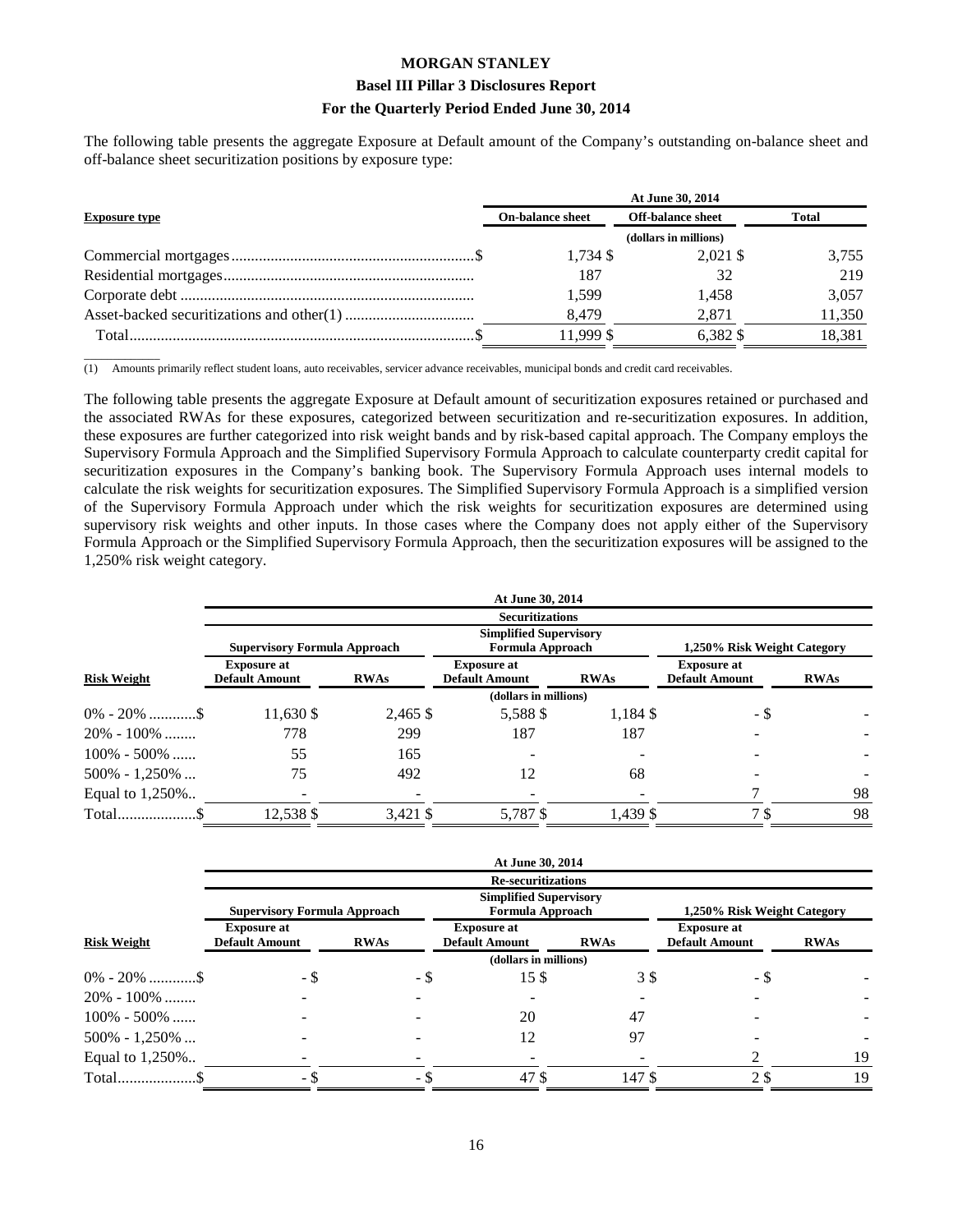#### **Basel III Pillar 3 Disclosures Report**

#### **For the Quarterly Period Ended June 30, 2014**

At June 30, 2014, the amount of exposures that was deducted from Tier 1 capital, representing the after-tax gain on sale resulting from securitization was \$13 million.

#### **6.4 Credit and Market Risk Related to Securitization**

The Company may extend short-term or long-term funding to clients through loans and lending commitments that are secured by assets of the borrower and generally provide for over-collateralization, including commercial real estate, loans secured by loan pools, commercial and industrial company loans, and secured lines of revolving credit. Credit risk with respect to these loans and lending commitments arises from the failure of a borrower to perform according to the terms of the loan agreement or a decline in the underlying collateral value.

*Risk Monitoring.* The credit risk of the Company's securitizations and re-securitizations is controlled by actively monitoring and managing the associated credit exposures. The Company evaluates collateral quality, credit subordination levels and structural characteristics of securitization transactions at inception and on an ongoing basis, and manages exposures against internal concentration limits.

The Company follows a set of rigorous procedures for risk managing market risk on securitized products, evolving them with changes in market conditions:

- The Company conducts an assessment of risk limits at least once a year, and more often when required. Collateral quality, liquidity and downside risk are important factors for setting market risk limits.
- The Company measures downside risk using various metrics such as Stress Value-at-Risk ("S-VaR"), a proprietary methodology, and many stress scenarios, differentiating products based on collateral, seniority and liquidity.
- The Company includes all of its trading book securitization positions in the Company's Value-at-Risk ("VaR") model.

Re-securitization positions are created from re-packaging of securitization exposures, risk managed by reviewing risk in the underlying collateral. Risk assessments of these positions (for limits, stress test and VaR) are conducted by taking into account the underlying collateral risk.

*Analyzing Credit Risk.* Credit risk management takes place at the transaction, obligor and portfolio levels. In order to protect the Company from losses resulting from these activities, the Company's Credit Risk Management Department ensures that lending transactions and derivative exposures are analyzed, that the creditworthiness of the Company's counterparties and borrowers are reviewed regularly, and that credit exposure is actively monitored and managed. The Company's Credit Risk Management Department assigns obligor credit ratings to the Company's counterparties and borrowers, which reflect an assessment of an obligor's Probability of Default. Additionally, the Company's Credit Risk Management Department evaluates the relative position of the Company's particular obligation in the borrower's capital structure and relative recovery prospects, as well as collateral (if applicable) and other structural elements of the particular transaction.

The following table presents the aggregate Exposure at Default amount of re-securitization exposures retained or purchased, categorized according to exposures to which credit risk mitigation is applied and those not applied.

|                              | At June 30, 2014      |  |
|------------------------------|-----------------------|--|
|                              | (dollars in millions) |  |
| Re-securitization exposures: |                       |  |
|                              |                       |  |
|                              | 49                    |  |
|                              | 49                    |  |
|                              |                       |  |
|                              | 49                    |  |
|                              | 49                    |  |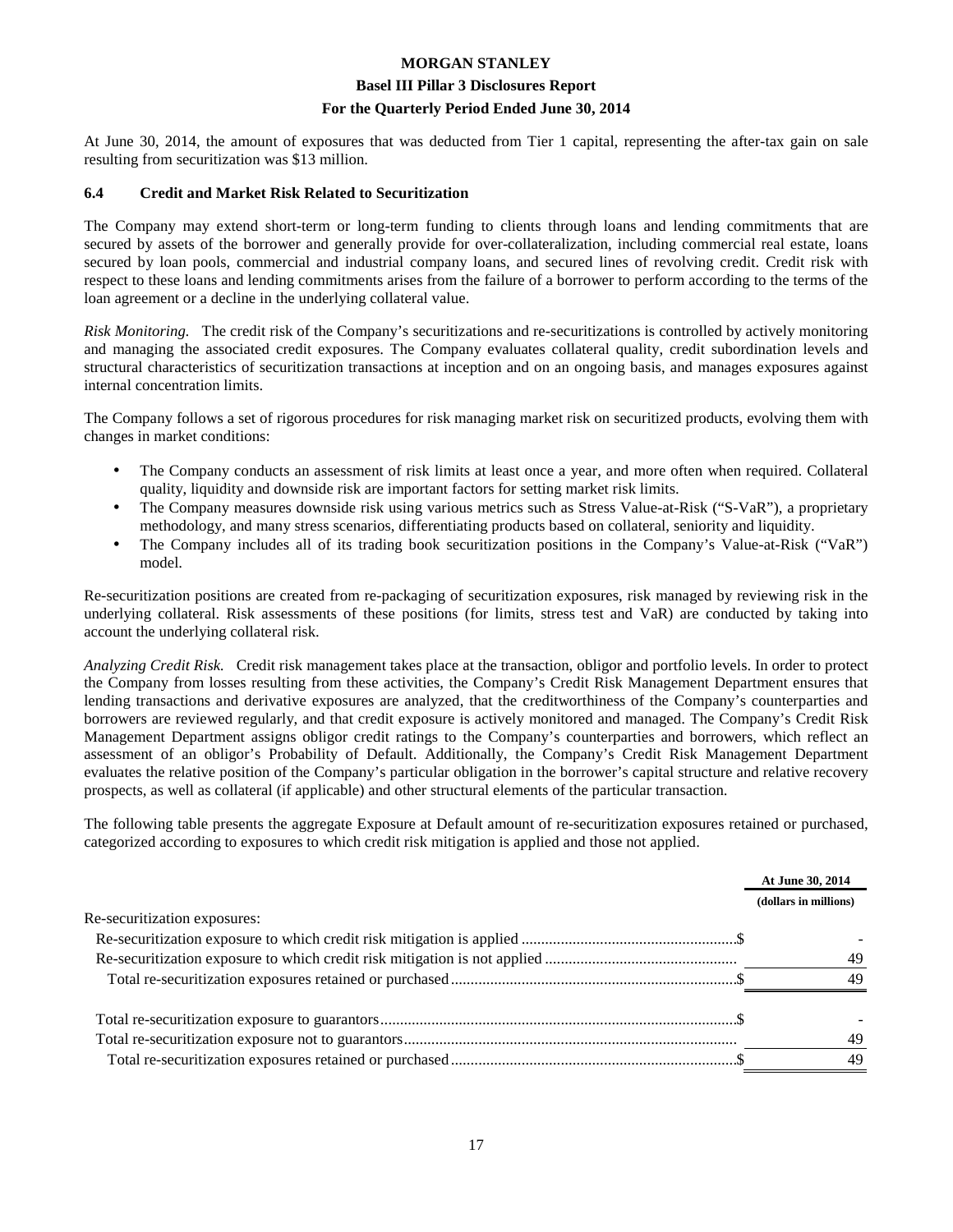#### **7 Operational Risk**

Operational risk refers to the risk of loss, or damage to the Company's reputation, resulting from inadequate or failed processes, people, and systems or from external events (*e.g.*, fraud, legal and compliance risks or damage to physical assets). The Company may incur operational risk across the full scope of its business activities, including revenue-generating activities (*e.g.*, sales and trading) and control groups (*e.g.*, information technology and trade processing). Legal, regulatory and compliance risks are included in the scope of operational risk. For a further discussion of operational risk, see "Quantitative and Qualitative Disclosures about Market Risk—Risk Management—Operational Risk" in Part II, Item 7A of the Form 10-K.

The Company has established an advanced measurement approaches framework to identify, measure, monitor and control risk across the Company. Effective operational risk management is essential to reducing the impact of operational risk incidents and mitigating legal, regulatory and reputational risks. The framework is continually evolving to account for changes in the Company and to respond to the changing regulatory and business environment. The Company has implemented operational risk data and assessment systems to monitor and analyze internal and external operational risk events, business environment and internal control factors and to perform scenario analysis. The collected data elements are incorporated in the operational risk capital model. The model encompasses both quantitative and qualitative elements. Internal loss data and scenario analysis results are direct inputs to the capital models, while external operational incidents and business environment internal control factors are indirect inputs to the model. The Company's ongoing review, update, oversight and validation of its advanced measurement approaches framework are comparable to that of its internal ratings system.

The Company uses the Loss Distribution Approach to model operational risk exposures. In this approach, loss frequency and severity distributions are separately modeled and compounded to produce an Aggregate Loss Distribution at various confidence levels over a one-year period. Operational risk regulatory capital is the VaR at the 99.9% confidence level. This modeling process is performed separately on each of the units of measure. The results are aggregated across all units of measure, taking into account potential risk interaction and diversification, to determine operational risk regulatory capital.

In addition, the Company employs a variety of risk processes and mitigants to manage its operational risk exposures. These include a strong governance framework, a comprehensive risk management program and insurance. The Company continually undertakes measures to improve infrastructure and mitigate operational risk. The goal of the Operational Risk Management Framework is to identify and assess significant operational risks and to ensure that appropriate mitigation actions are undertaken. Mitigation actions are driven by the Operational Risk Framework in that operational risks and associated risk exposures are assessed vis-à-vis the operational risk levels and are prioritized accordingly. The breadth and range of operational risk are such that the types of mitigating activities are wide-ranging. Examples of activities include the use of legal agreements and contracts to transfer and/or limit operational risk exposures; due diligence; implementation of enhanced policies and procedures; exception management processing controls; and authorization and segregation of duties.

See "Capital Adequacy" in Section 4 herein for the Company's operational RWAs at June 30, 2014.

#### **8 Equities Not Subject to Market Risk Capital Rule**

#### **Overview**

The Company from time to time makes equity investments that may include business facilitation or other investing activities. Such investments are typically strategic investments undertaken by the Company to facilitate core business activities. From time to time, the Company may also make equity investments and capital commitments to public and private companies, funds and other entities. Additionally, the Company sponsors and manages investment vehicles and separate accounts for clients seeking exposure to private equity, infrastructure, mezzanine lending and real estate-related and other alternative investments. The Company may also invest in and provide capital to such investment vehicles.

#### **Valuation and accounting policies for equity investments not subject to market risk capital rule**

The Company's equity investments include investments in private equity funds, real estate funds and hedge funds (which include investments made in connection with certain employee deferred compensation plans), as well as direct investments in equity securities, which are recorded at fair value.